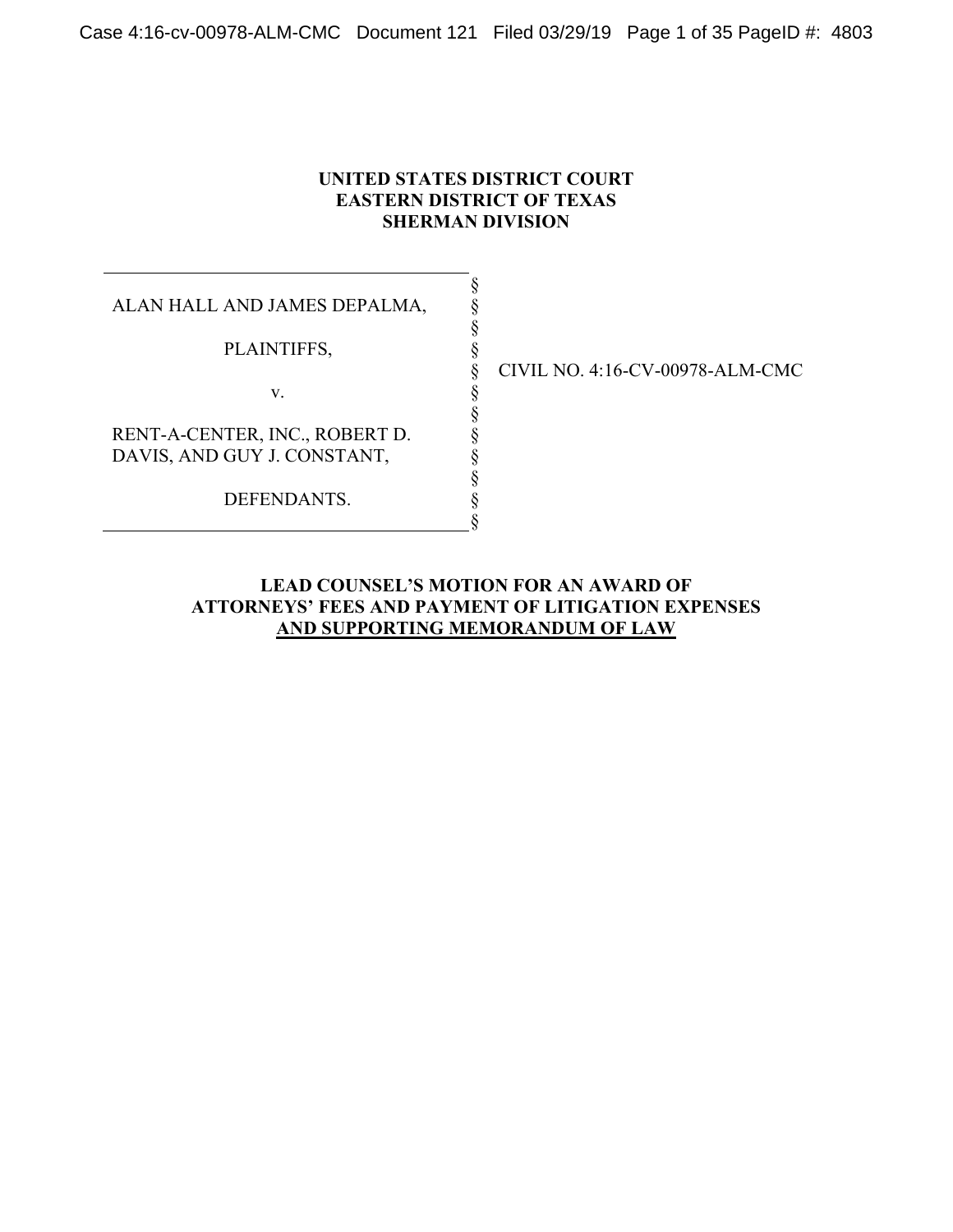# **TABLE OF CONTENTS**

|      |           |                  | PRELIMINARY STATEMENT OF REASONS SUPPORTING THE MOTION1                                                                     |  |
|------|-----------|------------------|-----------------------------------------------------------------------------------------------------------------------------|--|
|      |           |                  |                                                                                                                             |  |
| I.   |           |                  | PLAINTIFFS' COUNSEL ARE ENTITLED TO AN AWARD OF                                                                             |  |
| II.  |           |                  | THE REQUESTED ATTORNEYS' FEES WOULD BE REASONABLE<br>UNDER EITHER THE PERCENTAGE-OF-THE-FUND METHOD OR THE                  |  |
|      | A.        |                  | The Requested Attorneys' Fees Are Reasonable Applying the Percentage-                                                       |  |
|      | <b>B.</b> |                  | The Requested Attorneys' Fees Are Reasonable Applying the Lodestar                                                          |  |
| III. |           |                  | THE FACTORS CONSIDERED BY COURTS WITHIN THE FIFTH CIRCUIT<br>SUPPORT THE REASONABLENESS OF THE REQUESTED FEE11              |  |
|      | A.        |                  | The Johnson Factors Support the Fairness and Reasonableness of the                                                          |  |
|      |           | 1.               |                                                                                                                             |  |
|      |           | 2.               |                                                                                                                             |  |
|      |           | 3.               | The Skill Required to Perform the Legal Services Properly, and the<br>Experience, Reputation and Ability of the Attorneys15 |  |
|      |           | $\overline{4}$ . |                                                                                                                             |  |
|      |           | 5.               |                                                                                                                             |  |
|      |           | 6.               |                                                                                                                             |  |
|      |           | 7.               |                                                                                                                             |  |
|      |           | 8.               |                                                                                                                             |  |
|      | <b>B.</b> |                  | Other Factors Considered by Courts Further Support the Requested Fee as                                                     |  |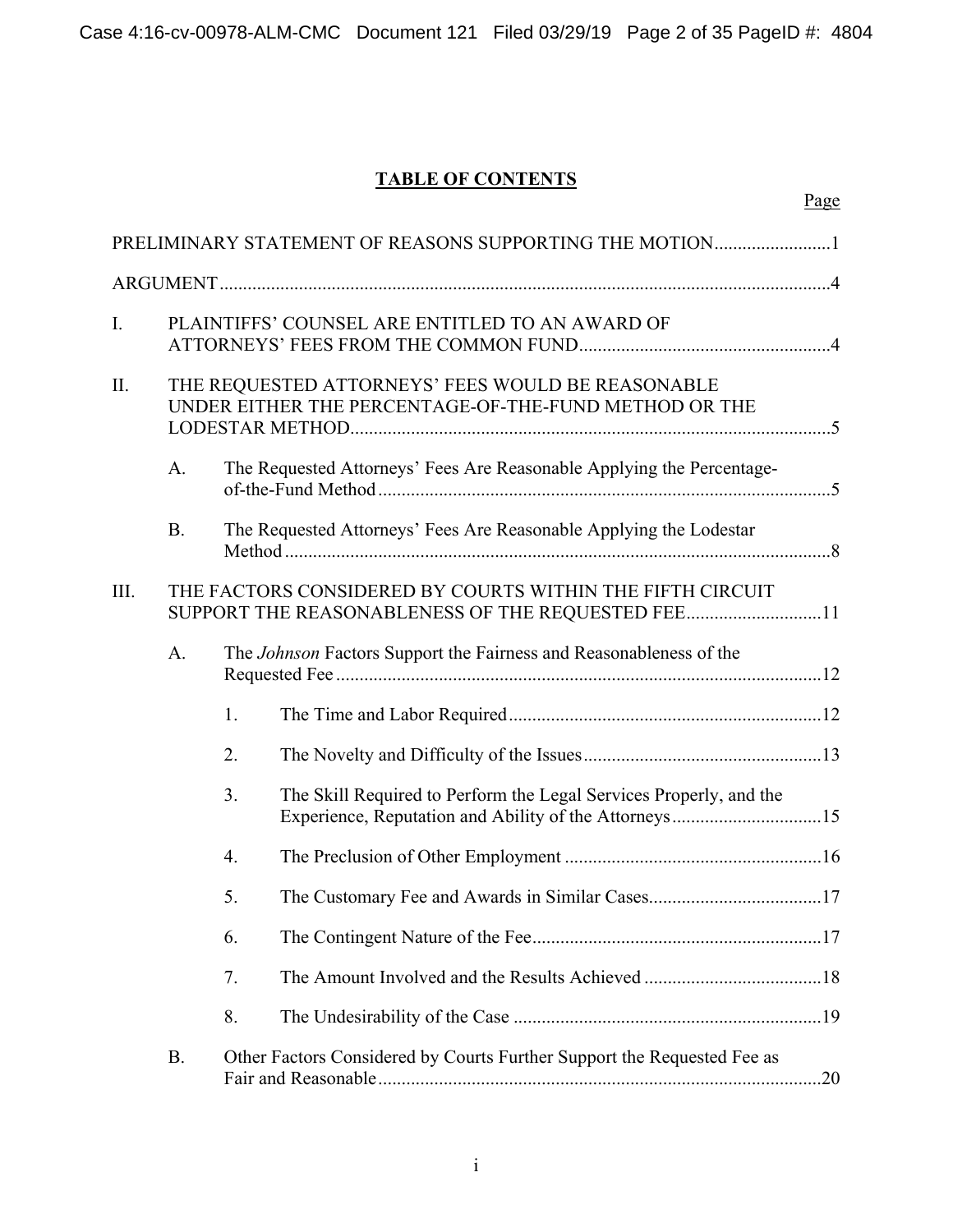|     | 2. |                                                           |    |
|-----|----|-----------------------------------------------------------|----|
|     | 3. | The Reaction of the Settlement Class to Date Supports the |    |
| IV. |    | THE REQUESTED EXPENSES ARE REASONABLE AND WERE            |    |
| V.  |    | PLAINTIFFS REQUEST REASONABLE COSTS AND EXPENSES          |    |
|     |    |                                                           | 25 |
|     |    |                                                           |    |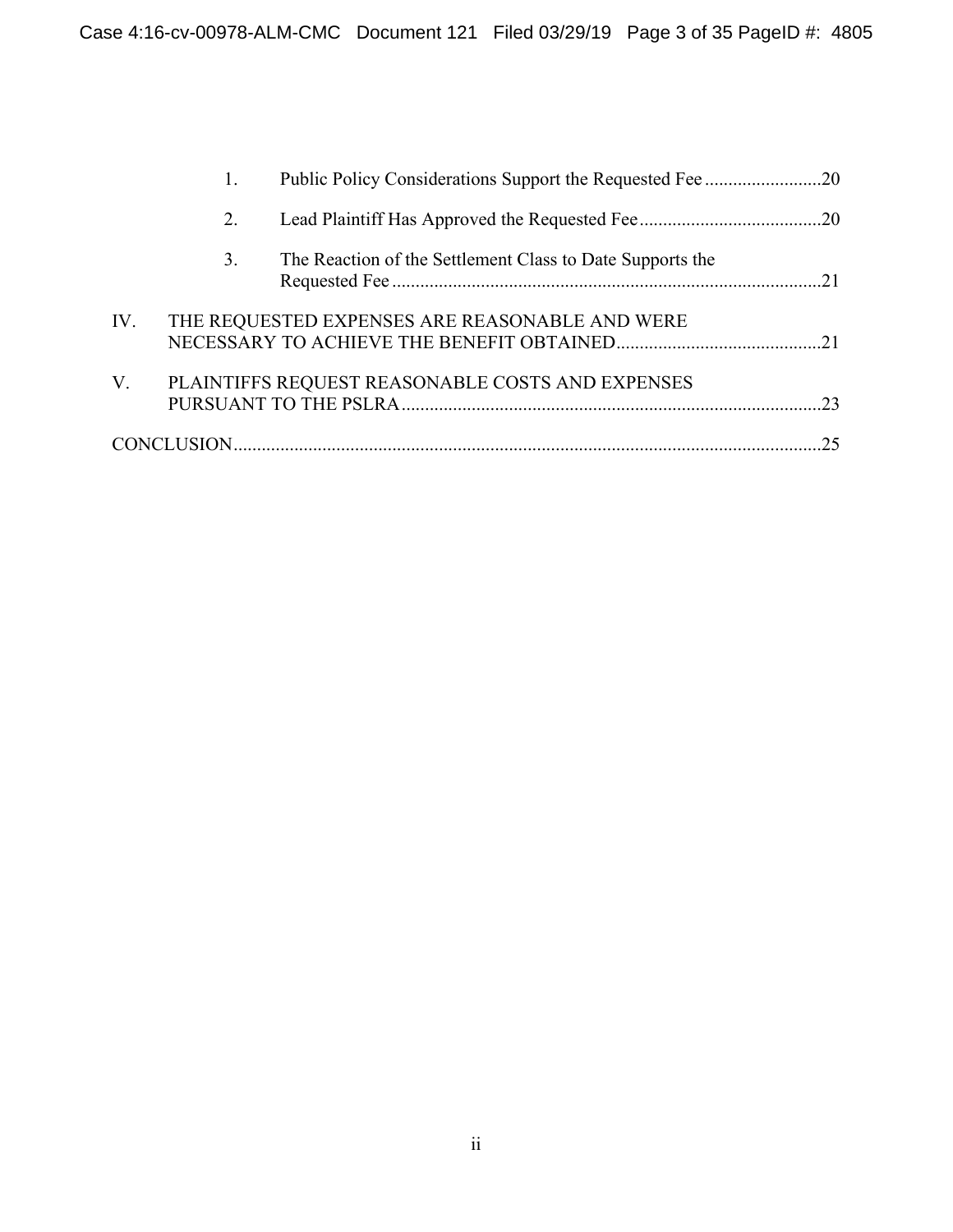Case 4:16-cv-00978-ALM-CMC Document 121 Filed 03/29/19 Page 4 of 35 PageID #: 4806

# **TABLE OF AUTHORITIES**

**Cases** 

 **Page(s)** 

| In re Anadarko Petroleum Corp. Class Action Litig.,                                                      |  |
|----------------------------------------------------------------------------------------------------------|--|
| Barton v. Drummond Co.,                                                                                  |  |
| Bateman Eichler, Hill Richards, Inc. v. Berner,                                                          |  |
| Billitteri v. Sec. Am., Inc.,<br>No. 3:09-CV-01568-F, 2011 WL 3585983 (N.D. Tex. Aug. 4, 2011)12, 17, 19 |  |
| Blum v. Stenson,                                                                                         |  |
| Boeing Co. v. Van Gemert,                                                                                |  |
| Braud v. Transp. Serv. Co. of Ill.,                                                                      |  |
| Burford v. Cargill, Inc.,                                                                                |  |
| Camden I Condo. Ass'n v. Dunkle,                                                                         |  |
| DeHoyos v. Allstate Corp.,                                                                               |  |
| Di Giacomo v. Plains All Am. Pipeline,                                                                   |  |
| Dusek v. Mattel, Inc.,<br>Master File No. CV-99-10864-MRP, 2003 WL 27380800 (C.D. Cal. Sept. 29,         |  |
| In re Enron Corp. Sec., Derivative & ERISA Litig.,                                                       |  |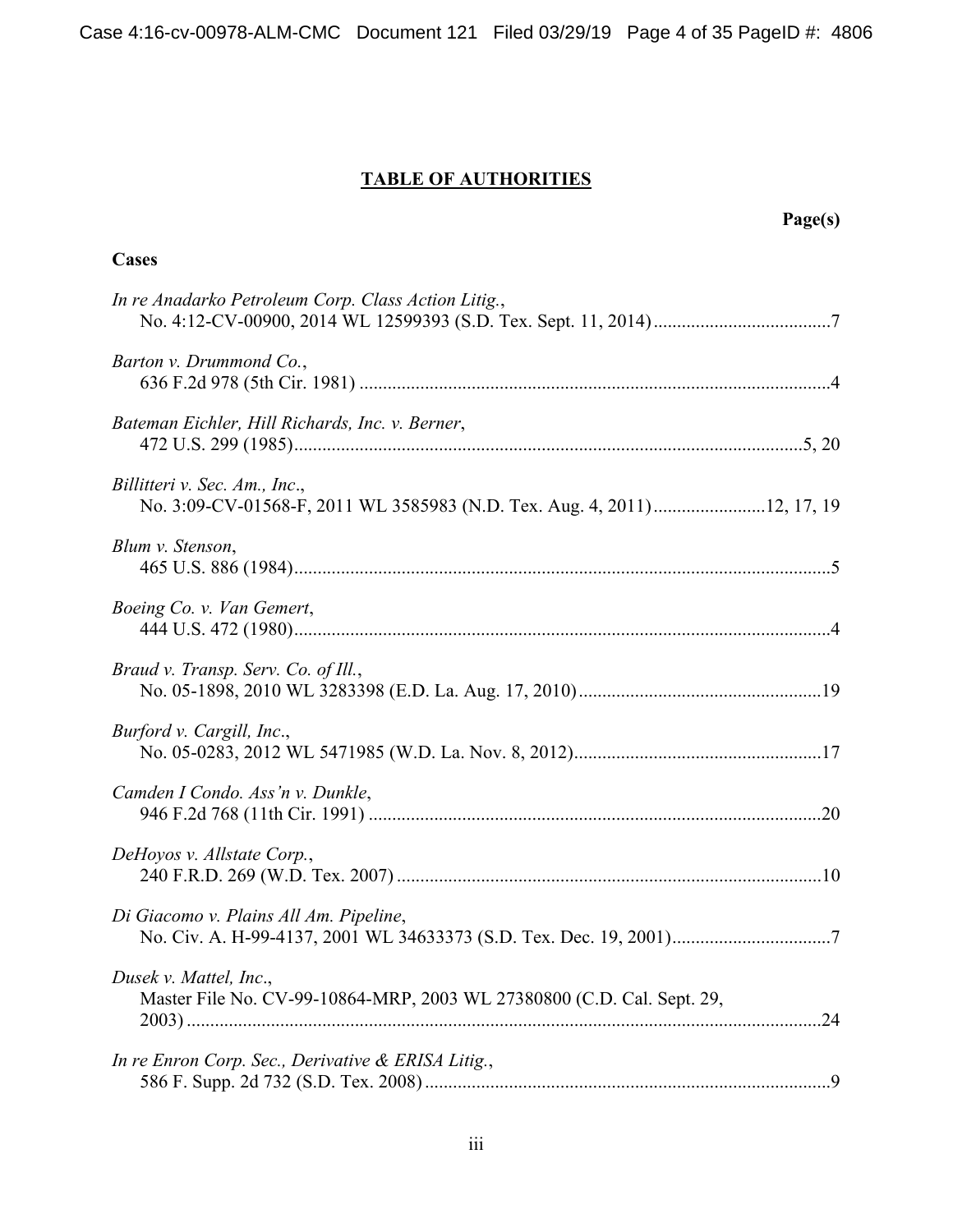| In re Flag Telecom Holdings, Ltd. Sec. Litig.,<br>No. 02-CV-3400 CM PED, 2010 WL 4537550 (S.D.N.Y. Nov. 8, 2010)11 |  |
|--------------------------------------------------------------------------------------------------------------------|--|
| In re Heartland Payment Sys., Inc. Customer Data Sec. Breach Litig.,                                               |  |
| Jenkins v. Trustmark Nat'l Bank,                                                                                   |  |
| Johnson v. Georgia Highway Express, Inc.,                                                                          |  |
| Klein v. $O'$ Neal, Inc.,                                                                                          |  |
| Leroy v. City of Houston,                                                                                          |  |
| In re Lucent Techs., Inc. Sec. Litig.,                                                                             |  |
| Marcus v. J.C. Penney Co., Inc.,                                                                                   |  |
| Missouri v. Jenkins,                                                                                               |  |
| In re OCA, Inc. Sec. $\&$ Derivative Litig.,                                                                       |  |
| Omnicare, Inc. v. Laborers Dist. Council Const. Indus. Pension Fund,                                               |  |
| Roussel v. Brinker Int'l, Inc.,<br>No. H-05-3733, 2010 WL 1881898 (S.D. Tex. Jan. 13, 2010), aff'd, 441 F.         |  |
| Schwartz v. TXU Corp.,                                                                                             |  |
| Shaw v. Toshiba Am. Info. Sys., Inc.,                                                                              |  |
| Tellabs, Inc. v. Makor Issues & Rights, Ltd.,                                                                      |  |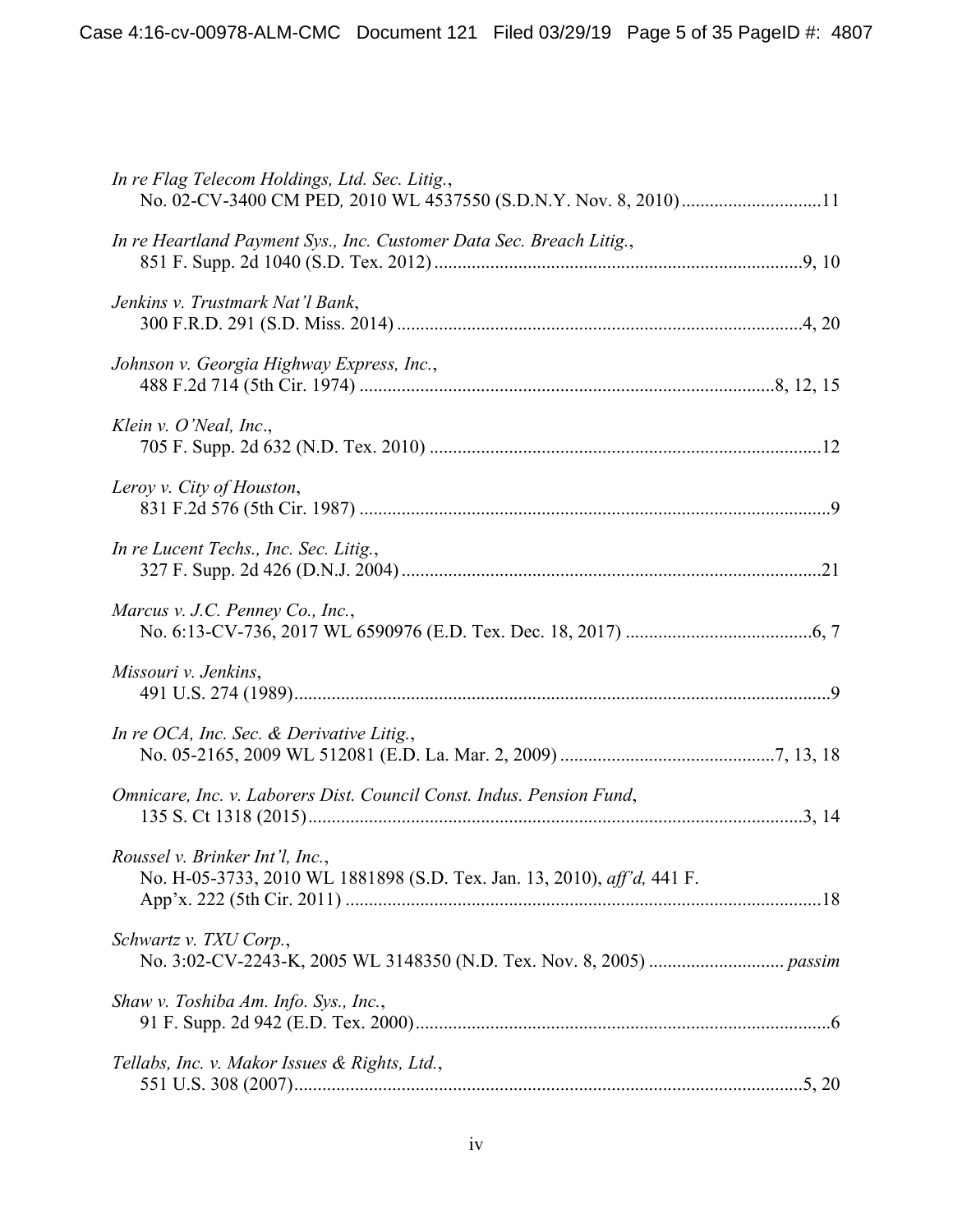| The Erica P. John Fund, Inc. v. Halliburton Co.,                                |
|---------------------------------------------------------------------------------|
| Union Asset Mgmt. Holding A.G. v. Dell, Inc.,                                   |
| In re Veeco Instruments Inc. Sec. Litig.,                                       |
| <b>Docketed Cases</b>                                                           |
| In re Cobalt Int'l Energy, Inc. Sec. Litig.,                                    |
| In re Conn's, Inc. Sec. Litig.,                                                 |
| In re KBR, Inc. Sec. Litig.,                                                    |
| Miller v. Global Geophysical Servs., Inc.,                                      |
| Simons v. Dynacq Healthcare, Inc.,                                              |
| Singh v. 21 Vianet Group Inc.,                                                  |
| In re Tetra Techs., Inc. Sec. Litig.,                                           |
| In re Willbros Group, Inc. Sec. Litig.,                                         |
| <b>Statutes</b>                                                                 |
| .24                                                                             |
| <b>Other Authorities</b>                                                        |
| H.R. Conf. Rep. No. 104-369 (1995), reprinted in 1995 U.S.C.C.A.N. 730 (1995)21 |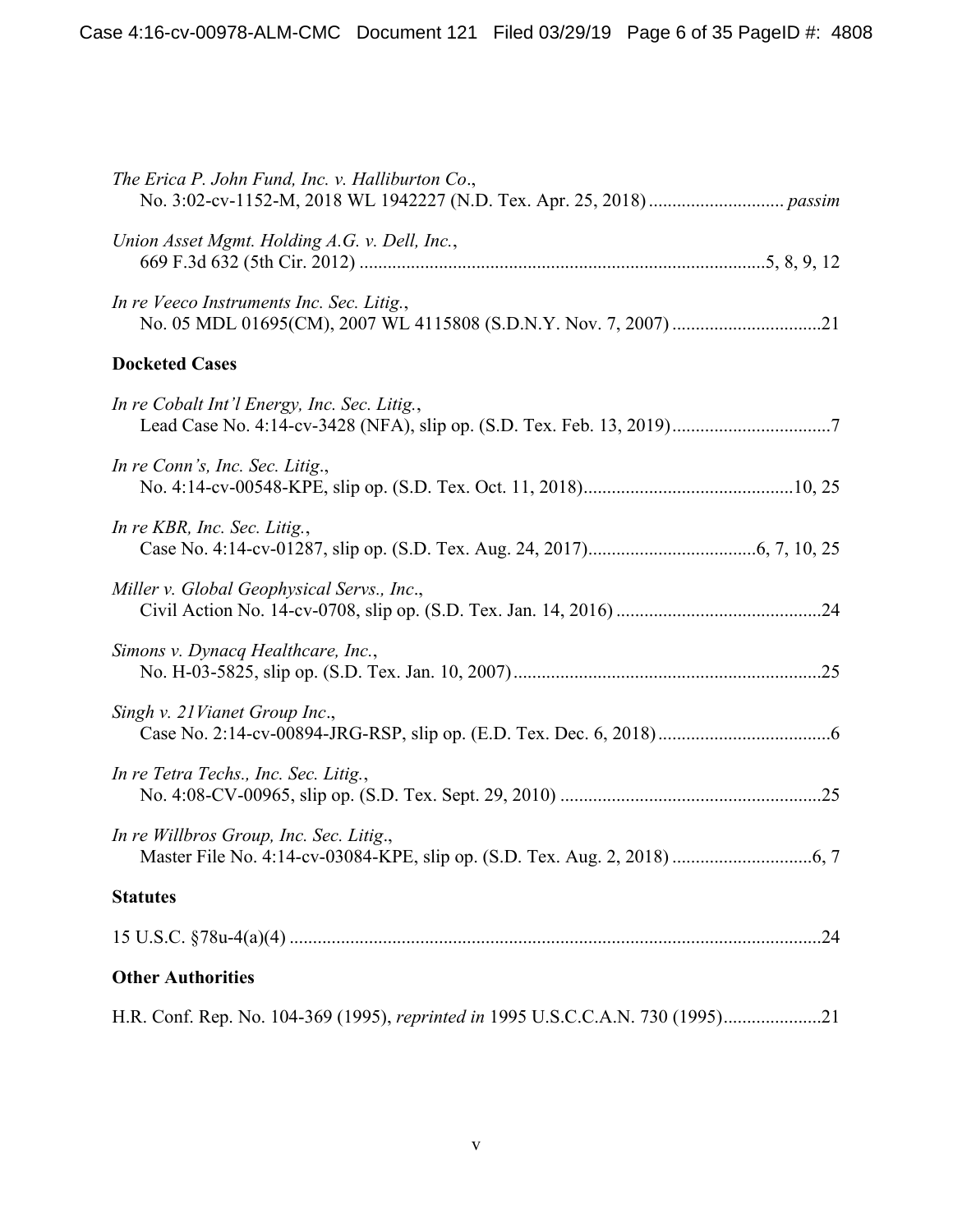Court-appointed Lead Counsel, Labaton Sucharow LLP ("Labaton Sucharow"), respectfully moves for an award of attorneys' fees on behalf of Plaintiffs' Counsel,<sup>1</sup> as well as payment of litigation expenses incurred by Plaintiffs' Counsel and the costs and expenses incurred by Plaintiffs in connection with litigating the claims in the above-captioned Action on behalf of the Settlement Class, pursuant to the Private Securities Litigation Reform Act of 1995 (the "PSLRA"). $<sup>2</sup>$ </sup>

## **PRELIMINARY STATEMENT OF REASONS SUPPORTING THE MOTION**

Plaintiffs' Counsel have vigorously litigated this case for nearly two years on an entirely contingent basis against a tenacious and well-resourced defense. The \$11 million proposed Settlement, if approved by the Court, represents a favorable outcome for the Settlement Class. The Settlement is particularly beneficial in light of the significant litigation risks present in this case. As discussed below, Defendants advanced powerful defenses to Plaintiffs' claims and there was considerable uncertainty throughout the case as to whether Plaintiffs would be able to achieve a meaningful recovery, if litigation continued.

All internal quotations and citations are omitted unless otherwise noted.

<sup>&</sup>lt;u>1</u> <sup>1</sup> Plaintiffs' Counsel consist of Lead Counsel and Liaison Counsel, Hicks Davis Wynn, P.C.

 $2$  Unless otherwise noted, capitalized terms have the meanings ascribed to them in the Stipulation and Agreement of Settlement, dated December 3, 2018 (the "Stipulation," ECF No. 117-1) (the "Stipulation") or in the Declaration of Jonathan Gardner in Support of (I) Motion for Approval of Class Action Settlement and Plan of Allocation and (II) Motion for an Award of Attorneys' Fees and Payment of Litigation Expenses (the "Gardner Declaration" or "Gardner Decl."), filed herewith. Citations to " $\mathbb{I}$ " in this memorandum refer to paragraphs in the Gardner Declaration. All exhibits herein are annexed to the Gardner Declaration. For clarity, citations to exhibits that themselves have attached exhibits will be referenced as "Ex.  $\qquad \qquad$  -  $\qquad$ ." The first numerical reference is to the designation of the entire exhibit attached to the Gardner Declaration and the second reference is to the exhibit designation within the exhibit itself.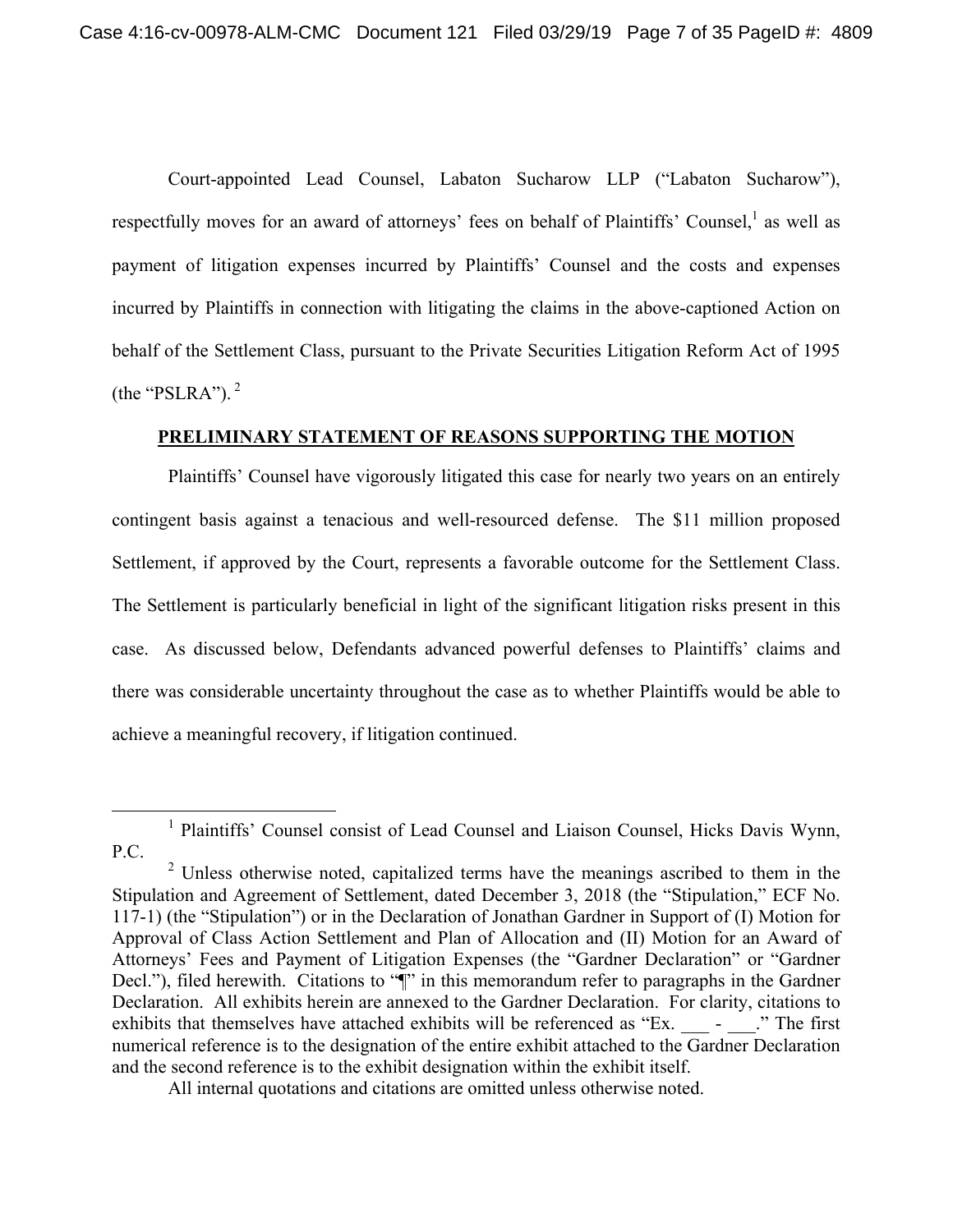As detailed in the accompanying Gardner Declaration, $3$  to achieve the recovery here, Lead Counsel devoted substantial resources to pursuing this litigation by, among other things: (i) conducting a thorough and wide-ranging factual investigation concerning the allegedly fraudulent misrepresentations made by Defendants, which included a careful review of publicly available information concerning Defendants and interviews with 26 confidential witnesses who were either former RAC employees or other persons with relevant knowledge; (ii) preparing and filing a detailed Consolidated Amended Class Action Complaint for Violations of Federal Securities Laws (the "Complaint"); (iii) successfully opposing Defendants' motion to dismiss the Complaint; (iv) successfully opposing Defendants' objection to the Magistrate Judge's Amended Report and Recommendation, recommending that the Court deny Defendants' motion to dismiss the Complaint; (v) moving for class certification, which included the preparation of two expert reports; (vi) engaging in extensive fact discovery, which included Lead Counsel's analysis of approximately 420,000 pages of documents produced by Defendants and third-parties and taking or defending six depositions; and (vii) engaging in an extensive mediation process with the Honorable Layn R. Phillips (Ret.) ("Judge Phillips"), including preparing detailed mediation briefs, attending a full-day mediation, and participating in lengthy follow-up negotiations. *See generally* Gardner Decl.

Lead Counsel undertook these substantial efforts and achieved the proposed Settlement in the face of substantial litigation risks. For example, as explained in detail in the Gardner

 $\frac{1}{3}$  $3$  The Gardner Declaration is an integral part of this submission and, for the sake of brevity, the Court is respectfully referred to it for a detailed description of, among other things: the history of the Action; the nature of the claims asserted; the negotiations leading to the Settlement; the risks and uncertainties of continued litigation; and a description of the services Plaintiffs' Counsel provided for the benefit of the Settlement Class.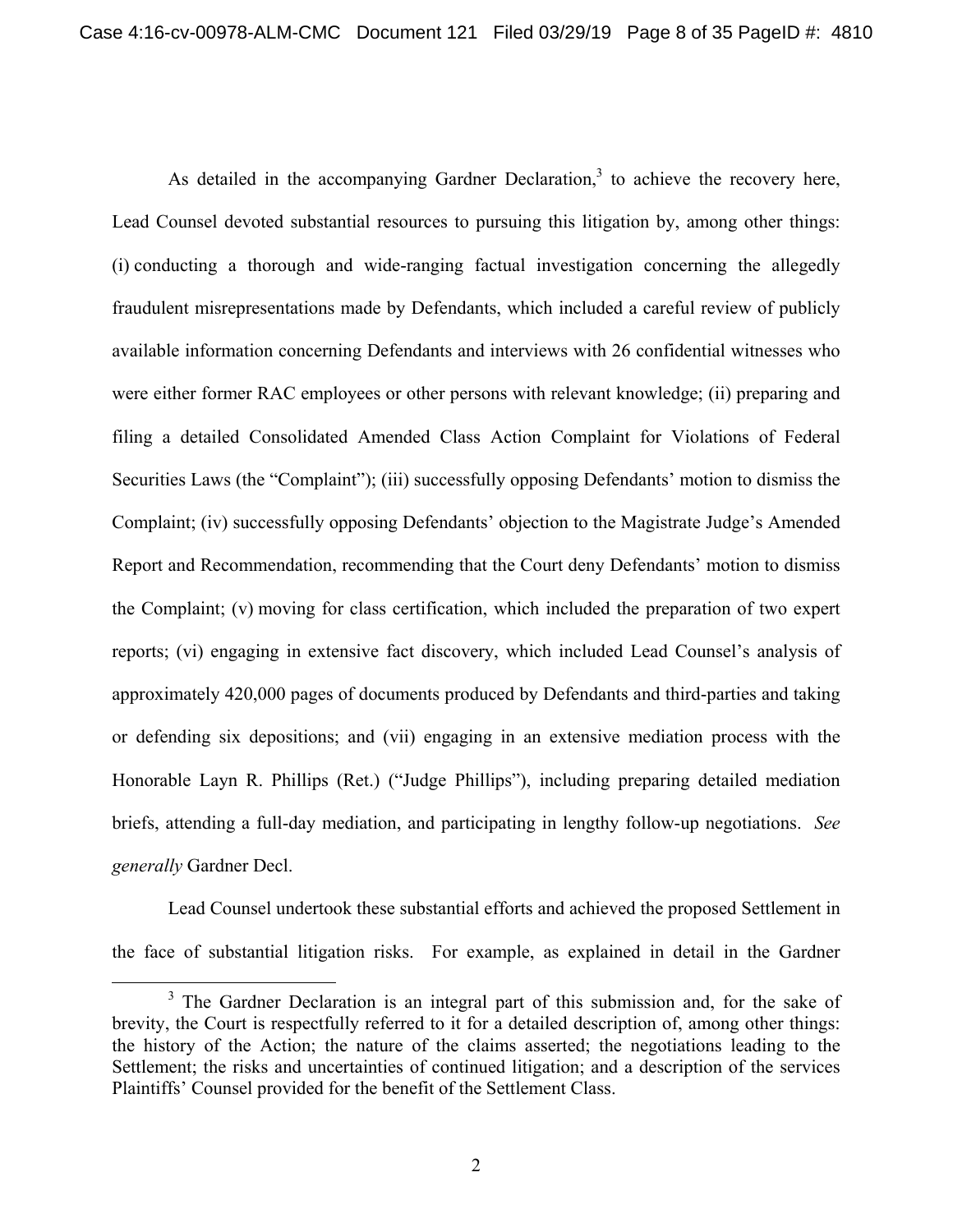Declaration at ¶¶71-85 and summarized below, Plaintiffs faced substantial challenges in establishing Defendants' liability, particularly with respect to falsity of the alleged misstatements, scienter, as well as loss causation and damages. Among other things, Defendants had argued strongly that: the alleged misstatements were truthful and non-actionable under the standards set forth in *Omnicare, Inc. v. Laborers Dist. Council Const. Indus. Pension Fund*, 135 S. Ct 1318, 1332-33 (2015); neither of the Individual Defendants ever had any information that was contrary to the alleged misstatements; and that damages are much lower than Plaintiffs state, given that none of the alleged corrective disclosures were actually corrective of any alleged misleading statement, and that at the time of the alleged corrective disclosures, the Company also announced other negative news unrelated to the alleged fraud. *Id*.

As compensation for their efforts on behalf of the Settlement Class, Lead Counsel requests a fee award in the amount of 25% of the Settlement Fund (*i.e*., \$2,750,000), payment of litigation expenses in the amount of \$362,572.91, and reimbursement for Plaintiffs, pursuant to the PSLRA, in the aggregate amount of \$5,090.00. As discussed below, the requested fee is well within the range of fees awarded in comparable class action settlements in district courts within the Fifth Circuit. Also, as discussed below, the requested fee would represent a fractional or "negative" multiplier of approximately 0.83 (83%) of Plaintiffs' Counsel's total lodestar (*i.e.*, the requested fee is less than the value of the time spent by Plaintiffs' Counsel in this litigation).

Lead Plaintiff, a sophisticated institutional investor, has endorsed the requested fees and expenses as fair and reasonable. *See* Declaration of Chase Rankin on Behalf of Oklahoma Firefighters Pension and Retirement System, attached to the Gardner Decl. as Exhibit 1, at ¶6. Furthermore, the reaction of the Settlement Class to date further supports the request. Pursuant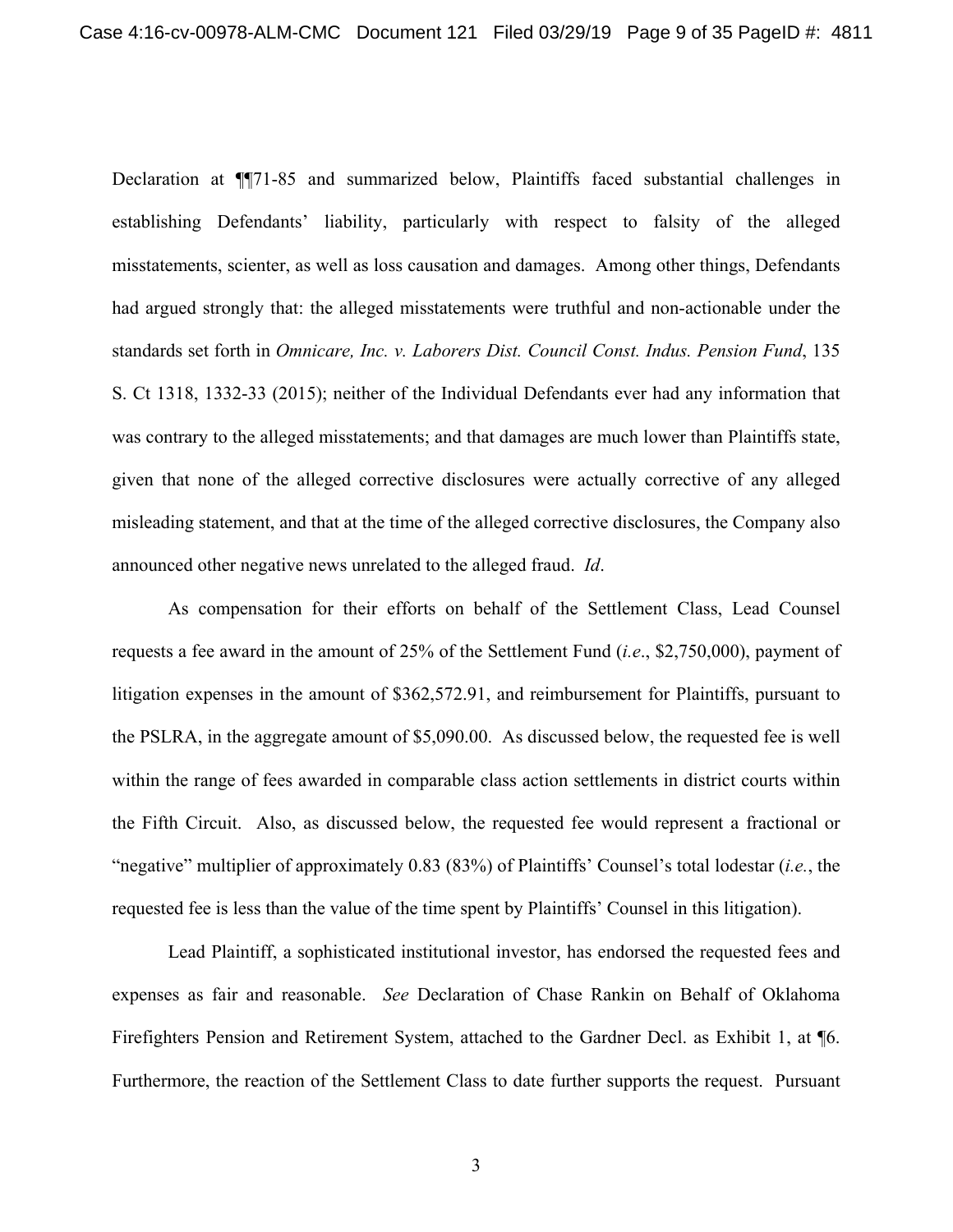to the Court's Preliminary Approval Order (ECF No. 119), 31,071 copies of the Notice have been mailed to potential Settlement Class Members and nominees, and the Summary Notice was published in the *Wall Street Journal* and transmitted over the *PR Newswire*. Ex. 3 at ¶¶10, 12. The Notice advised potential Settlement Class Members that Lead Counsel would seek fees up to 25% of the Settlement Fund and payment of litigation expenses in an amount not to exceed \$440,000. *See* Ex. 3-A. While the April 12, 2019 deadline for Settlement Class Members to object to the requested attorneys' fees and expenses has not yet passed, to date, no objections to the attorneys' fees or expenses set forth in the Notice have been received.

For all the reasons set forth below, Lead Counsel respectfully requests that the Court approve its application for an award of attorneys' fees and expenses.

#### **ARGUMENT**

## **I. PLAINTIFFS' COUNSEL ARE ENTITLED TO AN AWARD OF ATTORNEYS' FEES FROM THE COMMON FUND**

The Supreme Court and the Fifth Circuit have long recognized that "a litigant or a lawyer who recovers a common fund for the benefit of persons other than himself or his client is entitled to a reasonable attorney's fee from the fund as a whole." *Boeing Co. v. Van Gemert*, 444 U.S. 472, 478 (1980); *see also Barton v. Drummond Co.*, 636 F.2d 978, 982 (5th Cir. 1981). Courts recognize that awards of fair attorneys' fees from a common fund serve the "twin goals of removing a potential financial obstacle to a plaintiff's pursuit of a claim on behalf of a class and of equitably distributing the fees and costs of successful litigation among all who gained from the named plaintiff's efforts." *Jenkins v. Trustmark Nat'l Bank*, 300 F.R.D. 291, 306 (S.D. Miss. 2014) (citation omitted).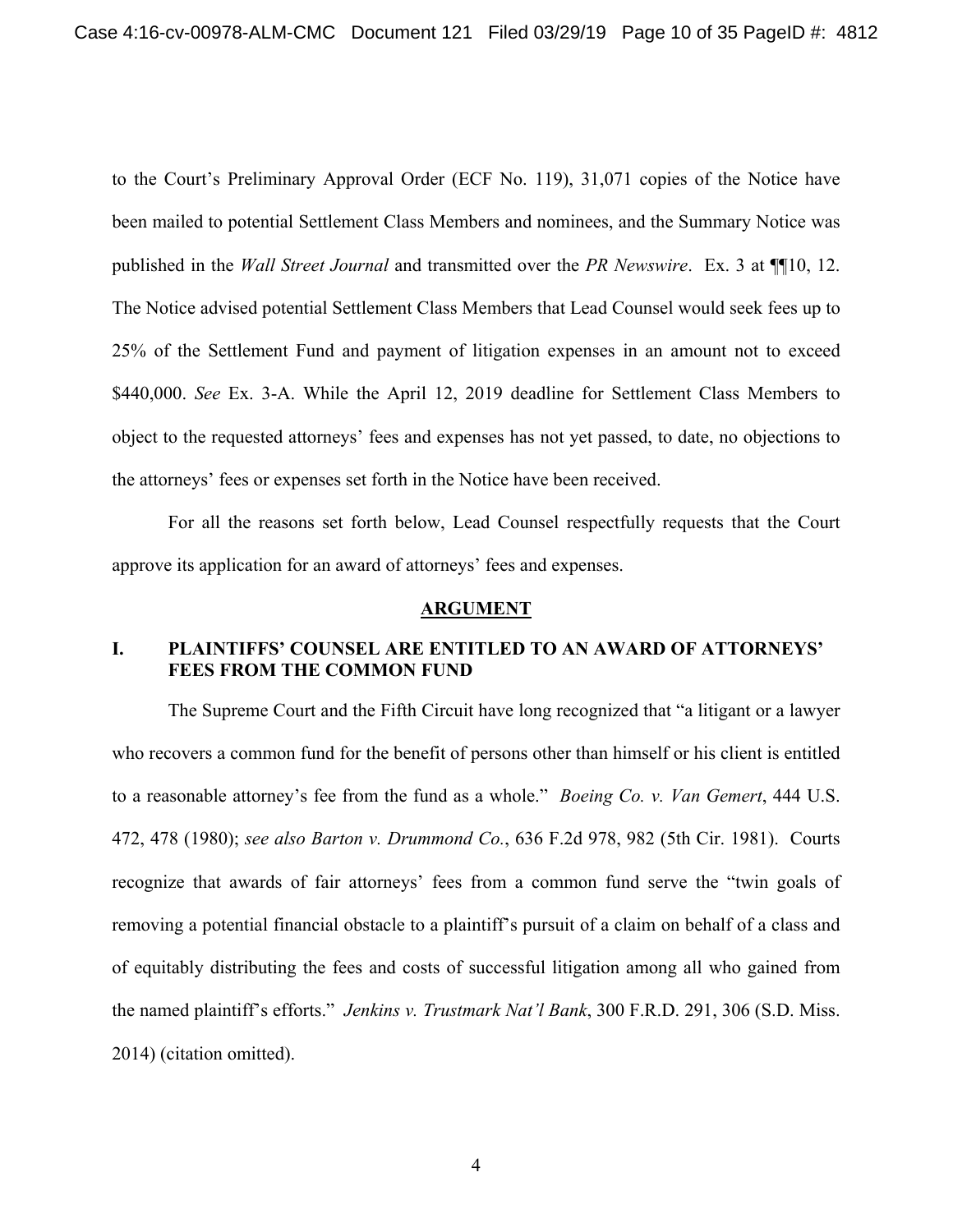The Supreme Court has also emphasized that private securities actions, like this Action, are "an essential supplement to criminal prosecutions and civil enforcement actions" brought by the U.S. Securities and Exchange Commission ("SEC"). *Tellabs, Inc. v. Makor Issues & Rights, Ltd.*, 551 U.S. 308, 313 (2007); *accord Bateman Eichler, Hill Richards, Inc. v. Berner*, 472 U.S. 299, 310 (1985) (private securities actions provide "a most effective weapon in the enforcement of the securities laws and are a necessary supplement to [SEC] action").

## **II. THE REQUESTED ATTORNEYS' FEES WOULD BE REASONABLE UNDER EITHER THE PERCENTAGE-OF-THE-FUND METHOD OR THE LODESTAR METHOD**

Fees awarded to counsel from a common fund can be determined by applying either the percentage-of-the-fund method or the lodestar method. *See Union Asset Mgmt. Holding A.G. v. Dell, Inc.,* 669 F.3d 632, 644 (5th Cir. 2012) (district courts have "the flexibility to choose between the percentage and lodestar methods in common fund cases"). Under either method, the fee requested here would be fair and reasonable.

### **A. The Requested Attorneys' Fees Are Reasonable Applying the Percentage-of-the-Fund Method**

The Supreme Court has endorsed the percentage method, stating that "under the 'common fund doctrine'. . . a reasonable fee is based on a percentage of the fund bestowed on the class." *Blum v. Stenson*, 465 U.S. 886, 900 n.16 (1984). The Fifth Circuit has also approved of the percentage method, noting that it "brings certain advantages . . . because it allows for easy computation" and "aligns the interests of class counsel with those of the class members." *Dell*, 669 F.3d at 643 ("district courts in this Circuit regularly use the percentage method"); *see also Schwartz v. TXU Corp.*, No. 3:02-CV-2243-K, 2005 WL 3148350, at \*26 (N.D. Tex. Nov. 8,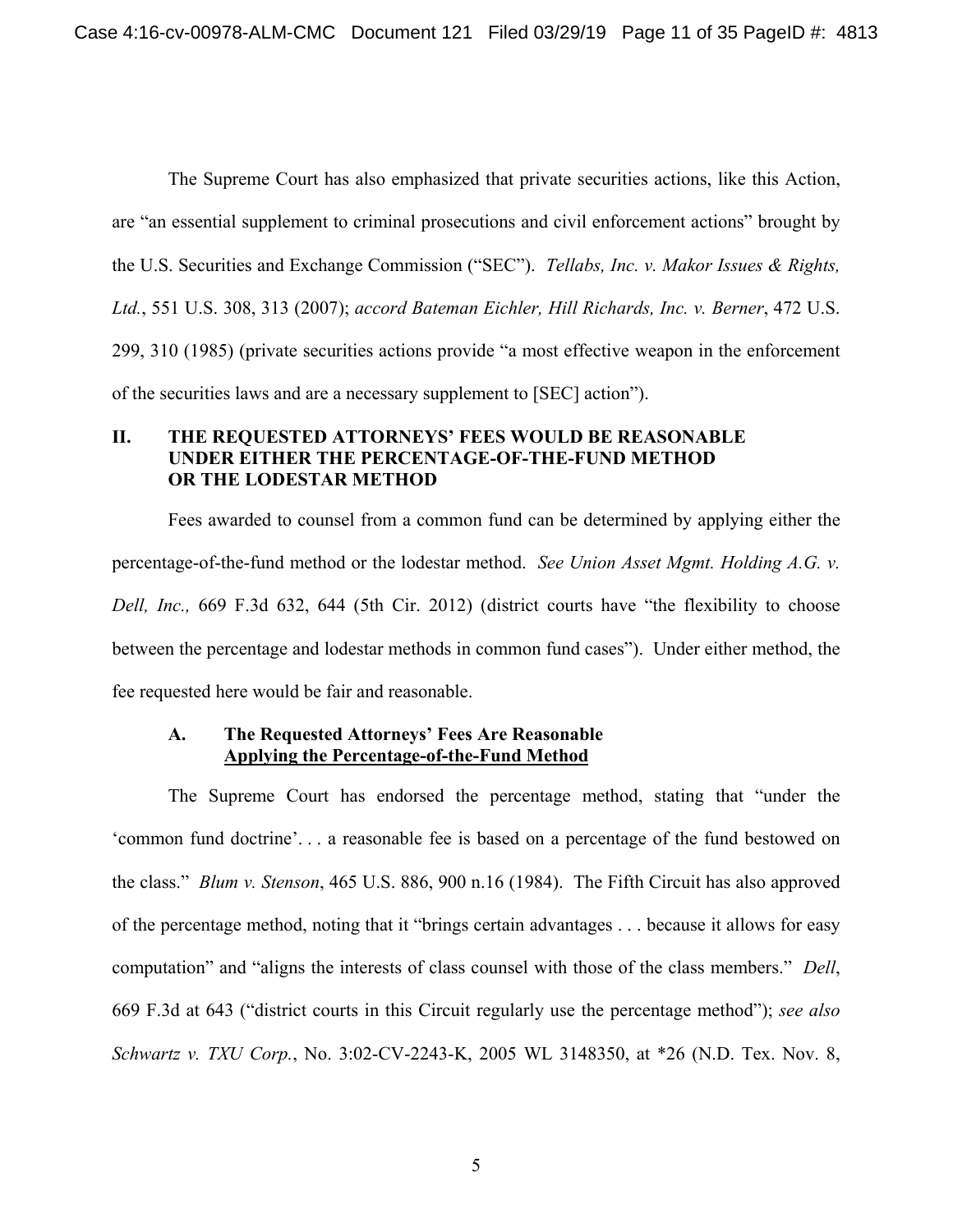2005) ("there is a strong consensus in favor of awarding attorneys' fees in common fund cases as a percentage of the recovery").

First, the requested fee of 25% is well within the range of percentage fees regularly awarded by district courts within the Fifth Circuit. *See. e.g., Marcus v. J.C. Penney Co., Inc.,*  No. 6:13-CV-736, 2017 WL 6590976, at \*3 (E.D. Tex. Dec. 18, 2017), *report and recommendation adopted,* No. 6:13CV736, 2018 WL 307024 (E.D. Tex. Jan. 4, 2018) (reasoning that "[i]t is not unusual for attorneys' fees awarded under the percentage method to range between 25% to 30% of the fund or more"); *Schwartz*, 2005 WL 3148350, at \*27 (explaining that "courts throughout this Circuit regularly award fees of 25% and more often 30% or more of the total recovery under the percentage-of-the recovery method"); *Shaw v. Toshiba Am. Info. Sys., Inc.*, 91 F. Supp. 2d 942, 972 (E.D. Tex. 2000) ("based on the opinions of other courts and the available studies of class action attorneys' fees awards . . . this Court concludes that attorneys' fees in the range from twenty-five percent (25%) to [33%] have been routinely awarded in class actions").

Second, a review of attorneys' fees awarded in class actions with comparably sized settlements within the Fifth Circuit strongly supports the reasonableness of the 25% fee request. *See e.g.*, *In re KBR, Inc. Sec. Litig.,* Case No. 4:14-cv-01287, slip op. at 2 (S.D. Tex. Aug. 24, 2017) (awarding fee of 25% of \$10.5 million settlement) (Ex. 9);<sup>4</sup> *Singh v. 21Vianet Group Inc.*, Case No. 2:14-cv-00894-JRG-RSP, slip op. at 2 (E.D. Tex. Dec. 6, 2018) (awarding fee of 33.3% of \$9 million settlement) (Ex. 9); *In re Willbros Group, Inc. Sec. Litig*., Master File No.

 $\overline{4}$ <sup>4</sup> All unreported slip opinions are submitted herewith in a compendium of cases attached as Exhibit 9 to the Gardner Declaration.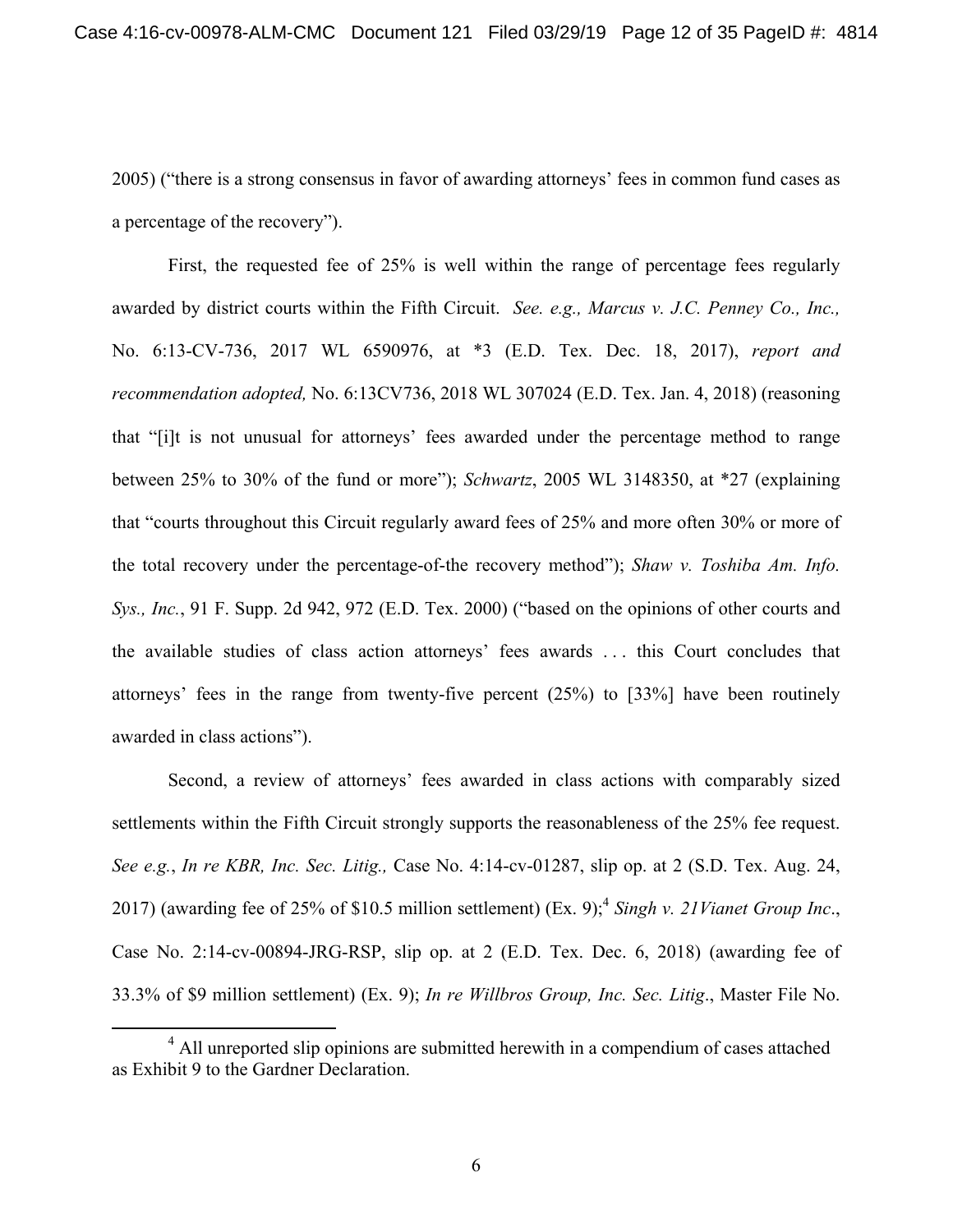4:14-cv-03084-KPE, slip op. at 1 (S.D. Tex. Aug. 2, 2018) (awarding fee of 30% of \$10 million settlement) (Ex. 9); *In re Anadarko Petroleum Corp. Class Action Litig.*, No. 4:12-CV-00900, 2014 WL 12599393, at \*1 (S.D. Tex. Sept. 11, 2014) (awarding fee of 25% of \$12.5 million settlement); *In re OCA, Inc. Sec. & Derivative Litig.,* No. 05-2165, 2009 WL 512081, at \*25 (E.D. La. Mar. 2, 2009) (awarding fee of 28.5% of \$6.5 million settlement); *Di Giacomo v. Plains All Am. Pipeline*, No. Civ. A. H-99-4137, 2001 WL 34633373, at \*8-11 (S.D. Tex. Dec. 19, 2001) (awarding fee of 30% of \$24.1 million settlement).

Fee awards of 25% or more are also often awarded by district courts within the Fifth Circuit in larger settlements as well. *See, e.g.*, *In re Cobalt Int'l Energy, Inc. Sec. Litig*., Lead Case No. 4:14-cv-3428 (NFA), slip op. at 2 (S.D. Tex. Feb. 13, 2019) (awarding 25% of \$173.8 million settlement); (Ex. 9) *The Erica P. John Fund, Inc. v. Halliburton Co*., No. 3:02-cv-1152- M, 2018 WL 1942227, at \*7 (N.D. Tex. Apr. 25, 2018) (awarding 33.3% of \$100 million settlement); *Marcus*, 2017 WL 6590976, at \*6 (awarding 30% of \$97.5 million settlement).

Third, well regarded empirical studies also support the overall reasonableness of the requested 25% percentage fee. In a study by Professors Theodore Eisenberg, of Cornell Law School, and Geoffrey Miller, of New York University, of attorneys' fees awarded in class action settlements from 1993 to 2008, the average fee in securities settlements was 23% and the median was 25%. *See* Theodore Eisenberg & Geoffrey P. Miller, *Attorney Fees and Expenses in Class Action Settlements: 1993-2008*, 7 J. Empirical Legal Stud. 248, 262 (2010), Ex. 10. For settlements between \$8.7 million and \$14.3 million, the average fee was 23.8% and the median was 25%, with a standard deviation of 8.1. *Id*. at 265. Similarly, in a study by Professor Brian Fitzpatrick, Vanderbilt Law School, of every federal class action settlement in 2006 and 2007,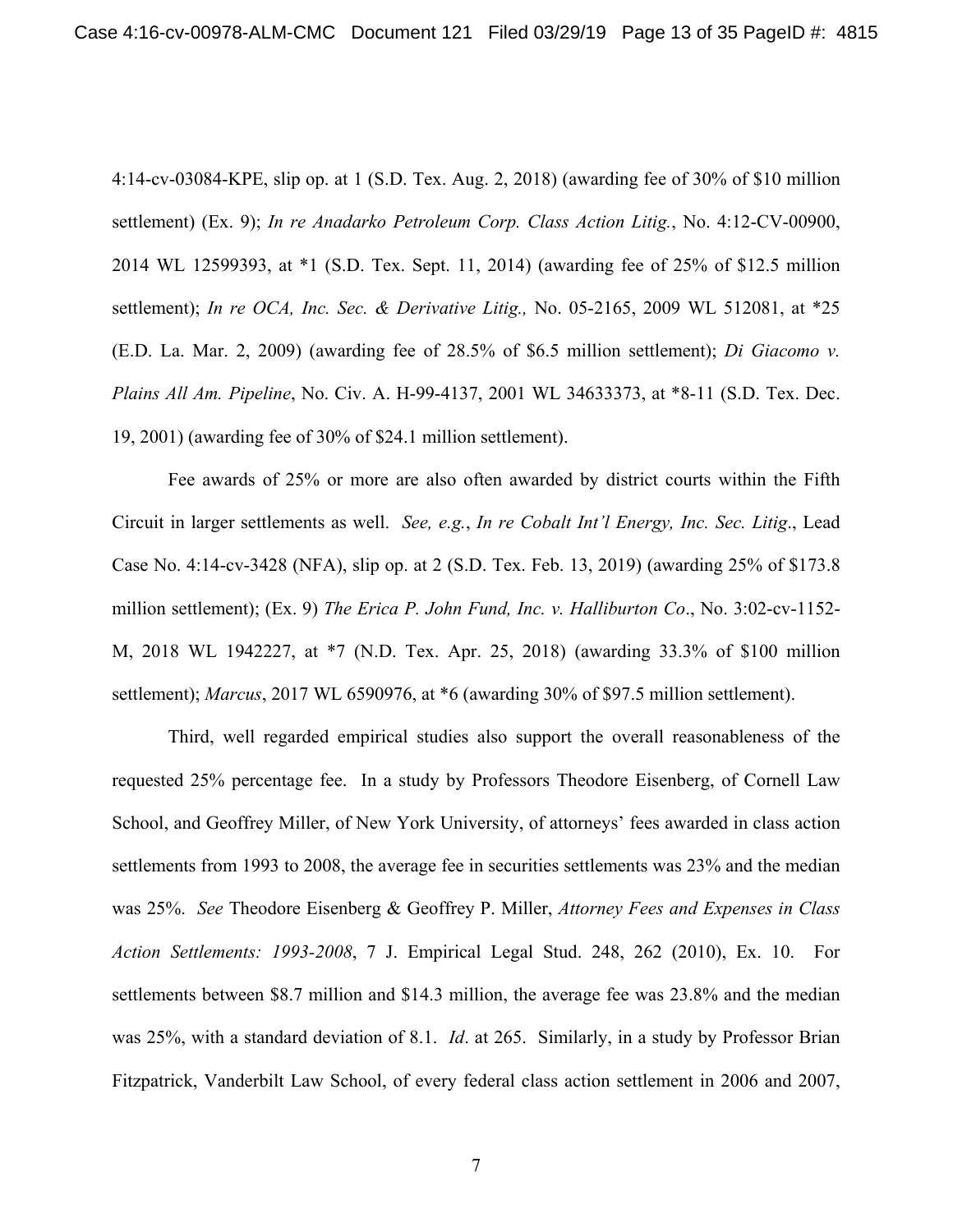Professor Fitzpatrick found that the average fee award in securities settlements was 24.7% and the median was 25%. *See* Brian T. Fitzpatrick, *An Empirical Study of Class Action Settlements and Their Fee Awards*, 7 J. Empirical Legal Stud. 811, 835 (2010), Ex. 11. Additionally, a recent analysis by NERA Economic Consulting of securities class action settlements found that during 2014-2018, the median attorneys' fee award was 25% for settlements of between \$10 million and \$25 million. *See* Svetlana Starykh and Stefan Boettrich, *Recent Trends in Securities Class Action Litigation: 2018 Full-Year Review*, at 41 (NERA Jan. 29, 2019), Ex. 2.

In sum, the percentage fee requested here is reasonable and comparable to percentage fee awards made within the Fifth Circuit and in connection with similar settlements.

## **B. The Requested Attorneys' Fees Are Reasonable Applying the Lodestar Method**

Where a court determines attorneys' fees based on the percentage method, the court must "cross-check" the proposed fee for reasonableness by considering counsel's lodestar and the other considerations set out in *Johnson v. Georgia Highway Express, Inc.*, 488 F.2d 714, 717-19 (5th Cir. 1974) ("*Johnson*"). *See Dell*, 669 F.3d at 642-44 ("we endorse the district courts' continued use of the percentage method cross-checked with the *Johnson* factors"); *The Erica P. John Fund, Inc*., 2018 WL 1942227, at \*13 ("A court is to apply a lodestar calculation as a crosscheck of the percentage method."). A court may also determine reasonable attorneys' fees in the first instance by using the lodestar method and applying the *Johnson* factors. *See Dell*, 669 F.3d at 644. In the present case, the lodestar method – whether used directly or as a "cross-check" on the percentage method – strongly supports the reasonableness of the requested fee.

Under the lodestar method, "the court computes fees by multiplying the number of hours reasonably expended on the litigation by a reasonable hourly rate and, in its discretion, applying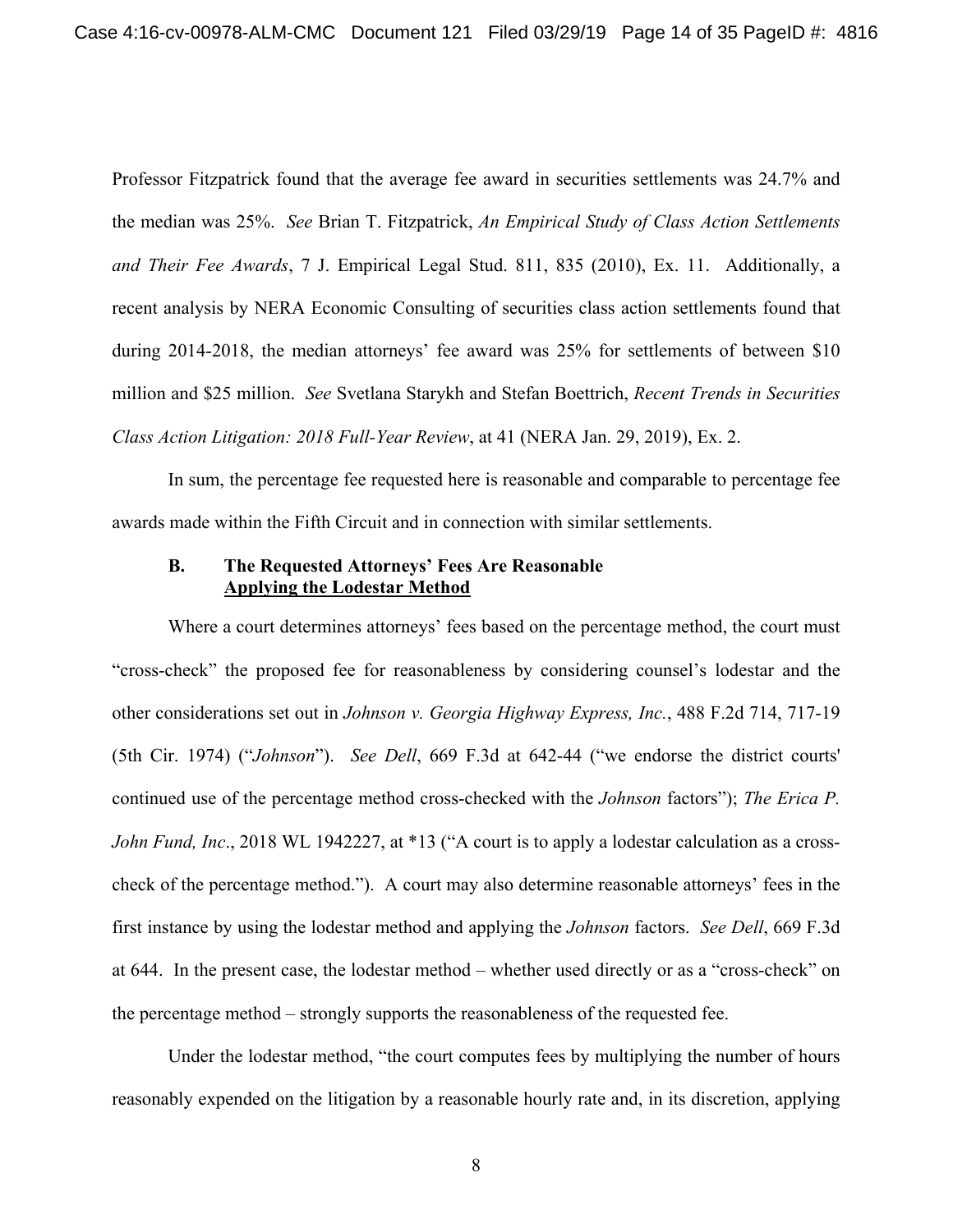an upward or downward multiplier." *Dell,* 669 F.3d at 642-43. In securities class actions, fees representing multiples above the lodestar are typically awarded to reflect contingency fee risks and other relevant factors. Here, counsel is asking for no multiplier.

Plaintiffs' Counsel spent more than 6,196 hours of attorney and other professional support time prosecuting this Action through March 15, 2019. *See* ¶101, Exs. 4-6. Based on Plaintiffs' Counsel's hourly rates, the total lodestar is \$3,321,021.00.<sup>5</sup> See id. This lodestar is a function of the vigorous prosecution of the case, as described in the Gardner Declaration, which included a detailed investigation, filing of a comprehensive Complaint, extensive motion practice on Defendants' motion to dismiss the Complaint, a motion for class certification, and the extensive efforts undertaken during discovery. The hourly rates of Plaintiffs' Counsel here range from \$650 to \$975 for partners, \$600 to \$675 for of counsels, and \$410 to \$675 for staff attorneys and associates. *See* Exs. 4-6. Plaintiffs' Counsel's blended hourly rate for all attorneys' is \$571. ¶100.

It is respectfully submitted that the hourly rates used in Plaintiffs' Counsel's lodestar calculation are reasonable in light of prevailing market rates for lawyers with comparable levels of experience and expertise in securities litigation and other complex class action litigation. *See In re Heartland Payment Sys., Inc. Customer Data Sec. Breach Litig.*, 851 F. Supp. 2d 1040,

 $5$  The Supreme Court and courts in this Circuit have approved the use of current hourly rates, rather than historical rates, to calculate base lodestar figures in order to compensate counsel for the delay in receiving payment. *See Missouri v. Jenkins*, 491 U.S. 274, 284 (1989); *Leroy v. City of Houston*, 831 F.2d 576, 584 (5th Cir. 1987) ("current rates may be used to compensate for inflation and delays in payment"); *In re Enron Corp. Sec., Derivative & ERISA Litig.*, 586 F. Supp. 2d 732, 763 (S.D. Tex. 2008) ("One accepted method of compensating for a long delay in paying for attorneys' services is to use their current billing rates in calculating the lodestar").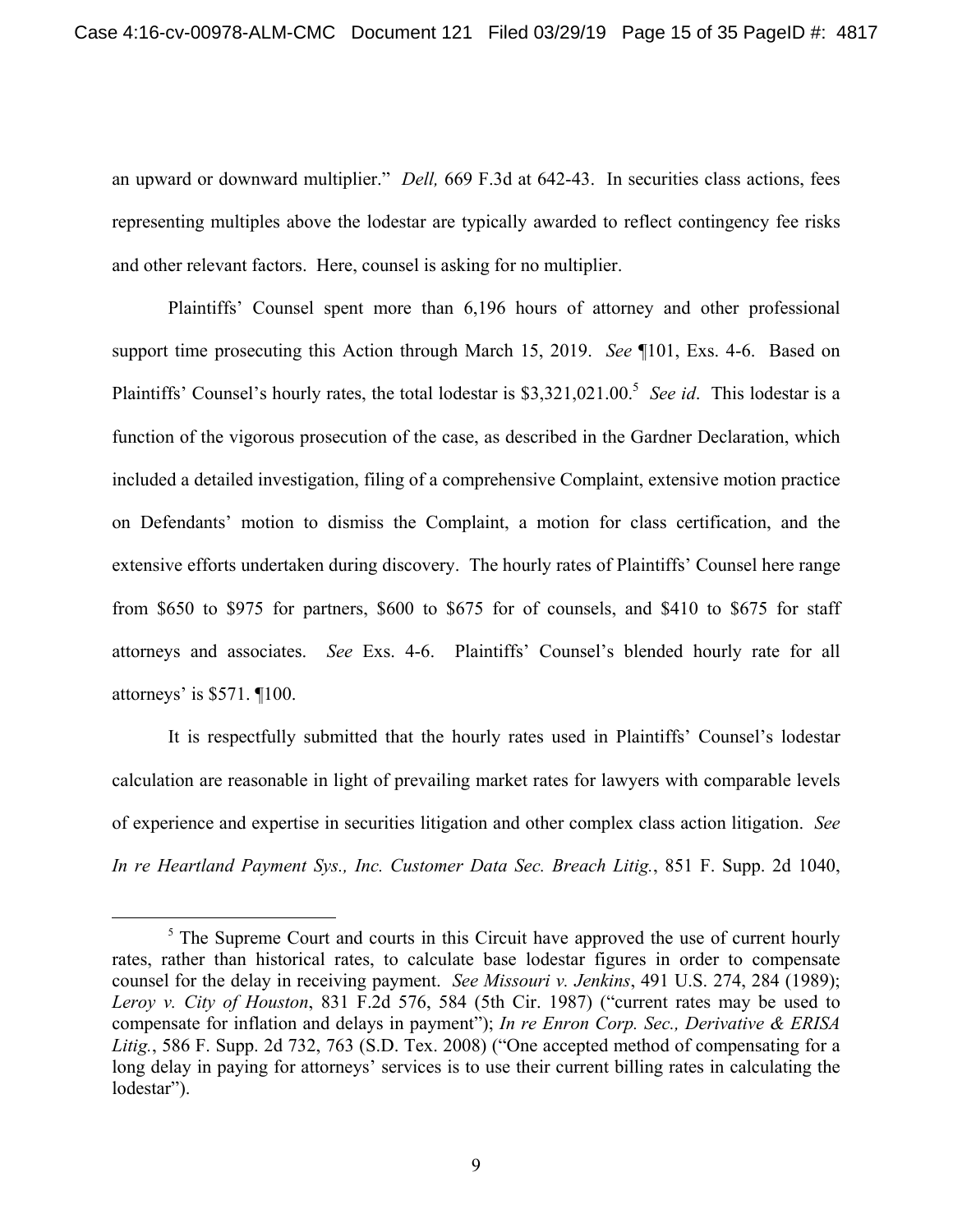1087-88 (S.D. Tex. 2012) (an attorneys' hourly rates should be judged in relation to "prevailing market rates for lawyers with comparable experience and expertise' in complex class action litigation," and "[a]n attorney's requested hourly rate is prima facie reasonable when he requests that the lodestar be computed at his or her customary billing rate, the rate is within the range of prevailing market rates[,] and the rate is not contested"). Lead Counsel submits that Plaintiffs' Counsel's rates are less than, or comparable to, those used by peer defense-side law firms litigating matters of similar magnitude. Sample defense firm rates in 2018, gathered by Labaton Sucharow from bankruptcy court filings nationwide, often exceed these rates. *See* Decl. ¶100; Ex. 7 (table aggregating hourly rates of more than a dozen defense firms, including several firms with a strong presence in Texas). Additionally, Labaton Sucharow's rates were recently approved in *In re Conn's, Inc. Sec. Litig*., No. 4:14-cv-00548-KPE, slip op. at 3 (S.D. Tex. Oct. 11, 2018) (Ex. 9) (awarding 20% fee to plaintiffs' counsel in connection with \$22.5 million settlement), and in *In re KBR, Inc. Sec. Litig.,* Case No. 4:14-cv-01287, slip op. at 2 (Ex. 9) (awarding 25% fee to plaintiffs' counsel in connection with \$10.5 million settlement).

The requested 25% fee, which would amount to \$2,750,000 (before interest), would represent a fractional or "negative" multiplier of approximately 0.83 (83%) of Plaintiffs' Counsel's total lodestar. Stated differently, the requested fee would be *less than* the value of the time incurred by Plaintiffs' Counsel in the prosecution and resolution of this litigation. Given that lodestar multipliers between 2 and 4.5 are commonly awarded in complex class actions with substantial contingency risks, the negative multiplier of approximately 0.83 requested here strongly supports the reasonableness of the requested fee. *See, e.g.*, *DeHoyos v. Allstate Corp.*, 240 F.R.D. 269, 333 (W.D. Tex. 2007) ("The average range of multipliers applied to other class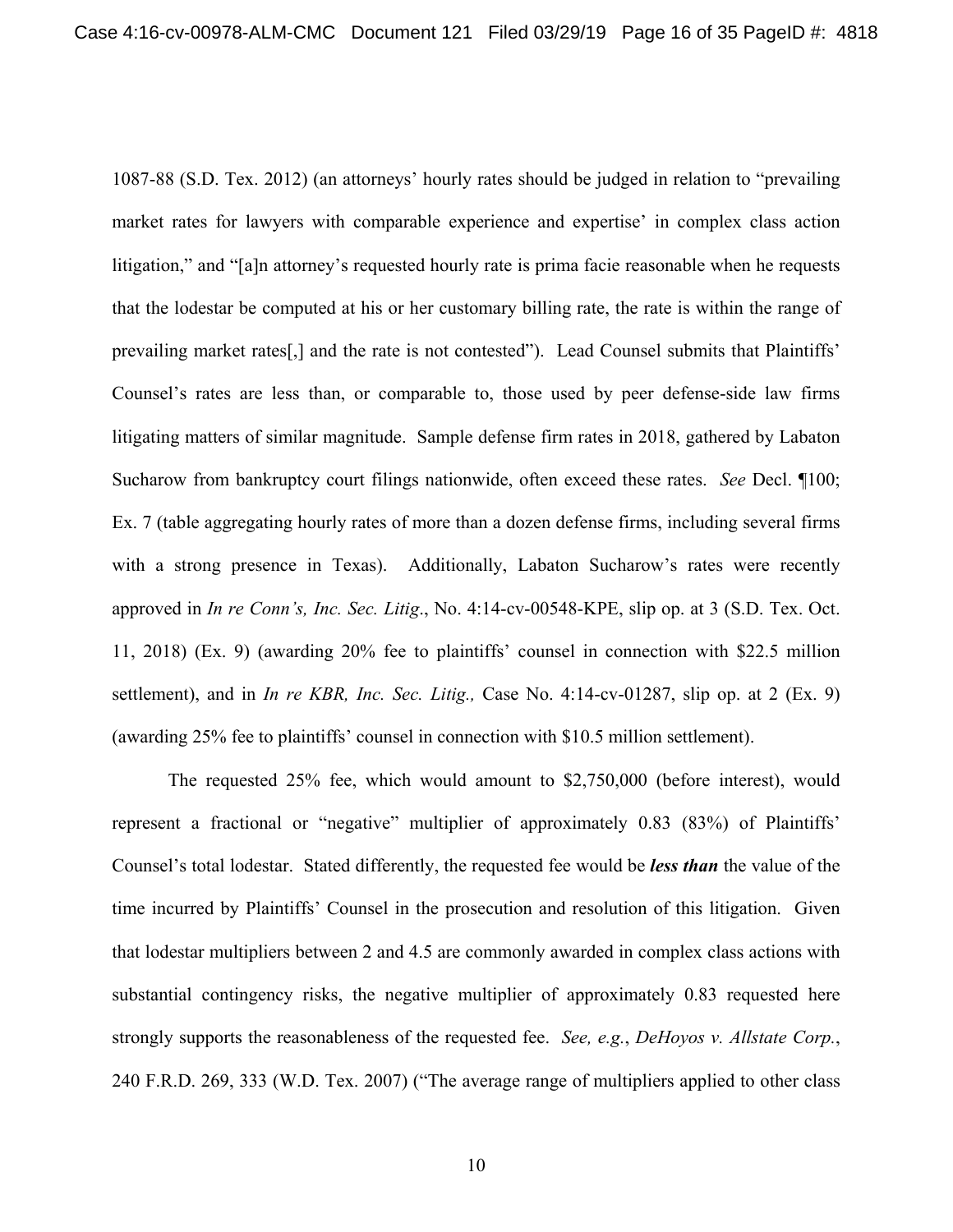actions has been from 1.0 to 4.5. The range of multipliers on large and complicated class actions have ranged from at least 2.26 to 4.5.") (citation omitted). Courts have noted that a percentage fee that falls below counsel's lodestar strongly supports the reasonableness of the award. *See, e.g.*, *In re Flag Telecom Holdings, Ltd. Sec. Litig.*, No. 02-CV-3400 CM PED*,* 2010 WL 4537550, at \*26 (S.D.N.Y. Nov. 8, 2010) ("Lead Counsel's request for a percentage fee representing a significant discount from their lodestar provides additional support for the reasonableness of the fee request.").

In sum, whether calculated as a percentage of the fund recovered or under the lodestar method, it is respectfully submitted that the requested fee is within the range of fees awarded by courts within the Fifth Circuit in securities class actions. Additionally, as set forth below, a review of the factors established by the Fifth Circuit in *Johnson* demonstrates that the requested fee would be fair and reasonable.

## **III. THE FACTORS CONSIDERED BY COURTS WITHIN THE FIFTH CIRCUIT SUPPORT THE REASONABLENESS OF THE REQUESTED FEE**

The Fifth Circuit has set forth the following criteria for courts to consider when reviewing a request for attorneys' fees in a common fund case:

(1) The time and labor required…[;] (2) The novelty and difficulty of the questions involved…[;] (3) The skill requisite to perform the legal service properly…[;] (4) The preclusion of other employment by the attorney due to acceptance of the case…[;] (5) The customary fee…[;] (6) Whether the fee is fixed or contingent...[;] (7) Time limitations imposed by the client or the circumstances…[;] (8) The amount involved and the results obtained…[;] (9) The experience, reputation, and ability of the attorneys...[;] (10) The "undesirability" of the case…[;] (11) The nature and length of the professional relationship with the client...[; and] (12) Awards in similar cases.<sup>6</sup>

 <sup>6</sup> Two of the *Johnson* factors – the "time limitations imposed by the client or the circumstances" and the "nature and length of [counsel's] professional relationship with the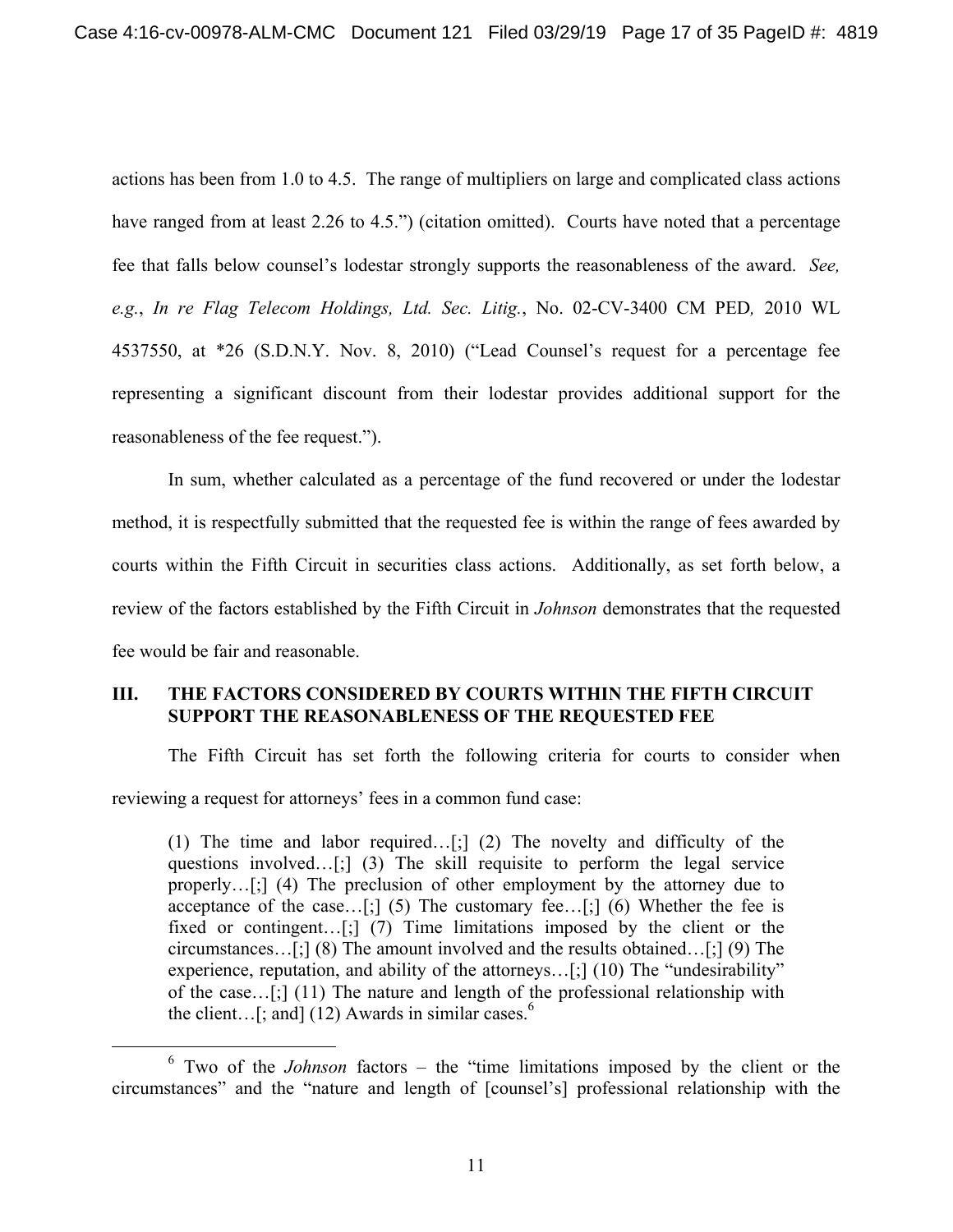*Johnson*, 488 F.2d at 717-19; *see also Dell*, 669 F.3d at 642 n.25 (reiterating *Johnson* factors); *Billitteri v. Sec. Am., Inc*., No. 3:09-CV-01568-F, 2011 WL 3585983, at \*3 (N.D. Tex. Aug. 4,  $2011$ ) (same).<sup>7</sup> In addition, Courts may consider additional factors, such as (1) public policy considerations, (2) plaintiffs' approval of the fee, and (3) the reaction of the class. Consideration of all of these factors supports the conclusion that the fee requested here is fair and reasonable.

## **A. The** *Johnson* **Factors Support the Fairness and Reasonableness of the Requested Fee**

# **1. The Time and Labor Required**

The time and effort expended by Plaintiffs' Counsel in prosecuting this Action and achieving the Settlement show that the requested fee is justified. As set forth in greater detail in the Gardner Declaration, Plaintiffs' Counsel:

- conducted an extensive factual investigation, which included a thorough review of publicly available information from sources such as SEC filings and public reports and news articles; interviews with numerous former RAC employees and other individuals with relevant knowledge; and consultation with experts on damages and accounting issues (¶18);
- drafted and filed a detailed amended Complaint (¶¶17-24);
- successfully opposed Defendants' motion to dismiss the Complaint, which included briefing on Defendants' objection to the Magistrate Judge's Amended Report and Recommendation (¶¶25-35);
- moved for class certification (¶¶37-46);

 $\overline{a}$ 

7 The *Johnson* factors are very similar to those set forth in TEXAS DISCIPLINARY RULES OF PROFESSIONAL CONDUCT Rule 1.04(b).

client" are not relevant in this case. *See Klein v. O'Neal, Inc*., 705 F. Supp. 2d 632, 676 (N.D. Tex. 2010) ("not every factor need be necessarily considered"); *Schwartz*, 2005 WL 3148350, at \*28 ("The relevance of each of the *Johnson* factors will vary in any particular case, and, rather than requiring a rigid application of each factor, the Fifth Circuit has left it to the lower court's discretion to apply those factors in view of the circumstances of a particular case.").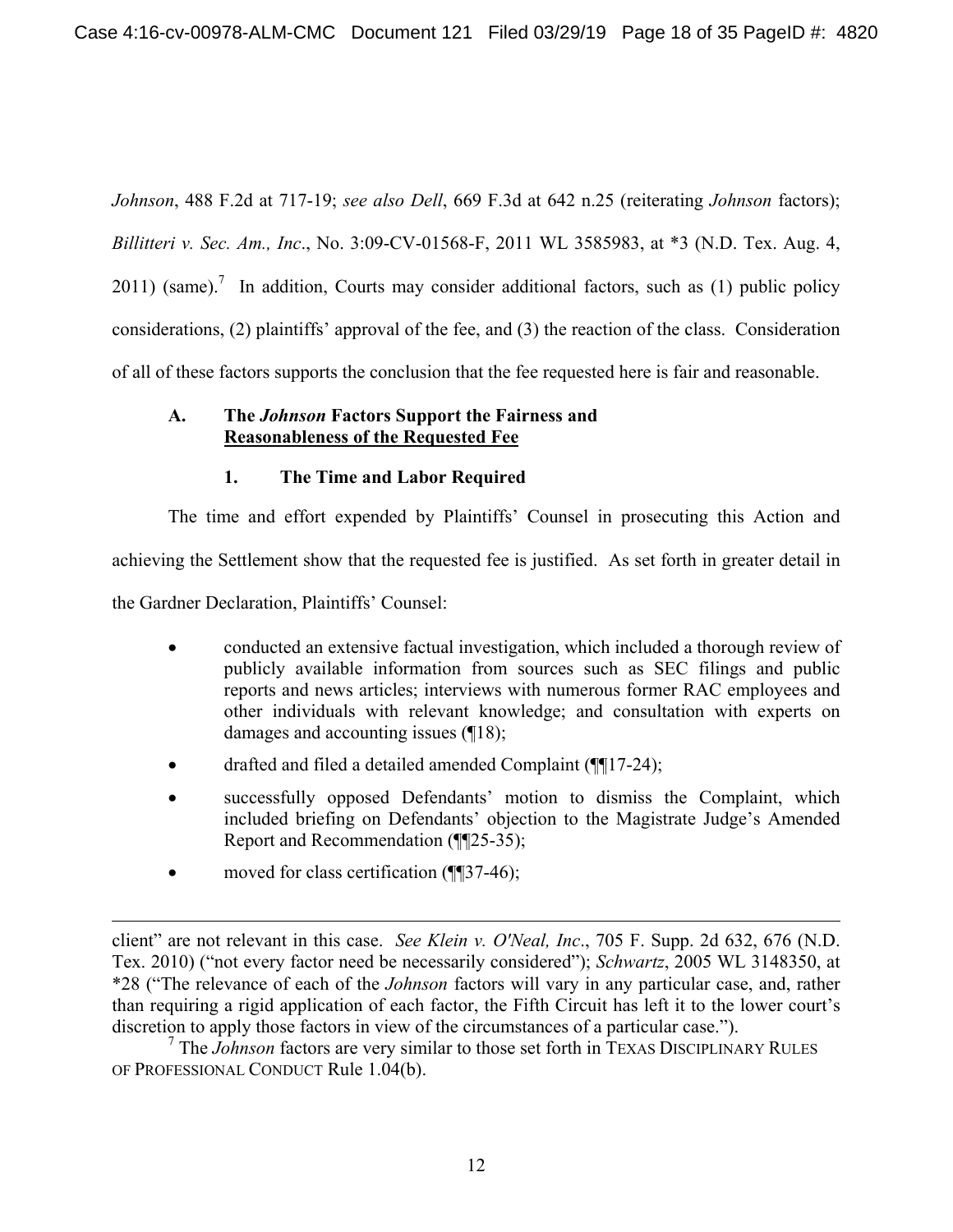- engaged in extensive discovery, including Lead Counsel's analysis of approximately 420,000 pages of documents produced by Defendants and thirdparties, and consulting with experts in the fields of market efficiency, loss causation, and accounting (¶¶48-61);
- took the deposition of Defendants' class certification expert and defended five depositions, including those of Plaintiffs, Plaintiffs' investment managers, and Plaintiffs' class certification expert (¶¶39, 56); and
- drafted mediation statements and engaged in extensive mediation efforts with former federal judge Layn Phillips (¶¶62-67).

As noted above, Plaintiffs' Counsel expended more than 6,196 hours investigating, prosecuting and resolving this Action with a total lodestar value of \$3,321,021.00. The substantial time and effort devoted to this case by Plaintiffs' Counsel, and their efficient and effective management of the litigation, was critical to obtaining the favorable result achieved by the Settlement, and this factor supports the fee request.

### **2. The Novelty and Difficulty of the Issues**

Courts have long recognized that securities class actions are complex and difficult and that "Fifth Circuit decisions on causation, pleading and proof at the class certification stage make PSLRA claims particularly difficult." *OCA*, 2009 WL 512081, at \*21. *See also Schwartz*, 2005 WL 3148350, at \*29 ("Federal Securities class action is notably difficult and notoriously uncertain."). Here, there were many difficult questions presented in the litigation, including establishing the falsity of Defendants' statements and proving scienter and loss causation. Moreover, even if Plaintiffs were successful in proving liability at trial, there were complex issues concerning loss causation and damages. ¶¶71-84.

The significant risks to establishing liability and damages are detailed in the Gardner Declaration. *Id*. In summary, Defendants had challenging defenses with respect to the element of falsity. They would have argued that prior to February 2016, RAC reported nothing more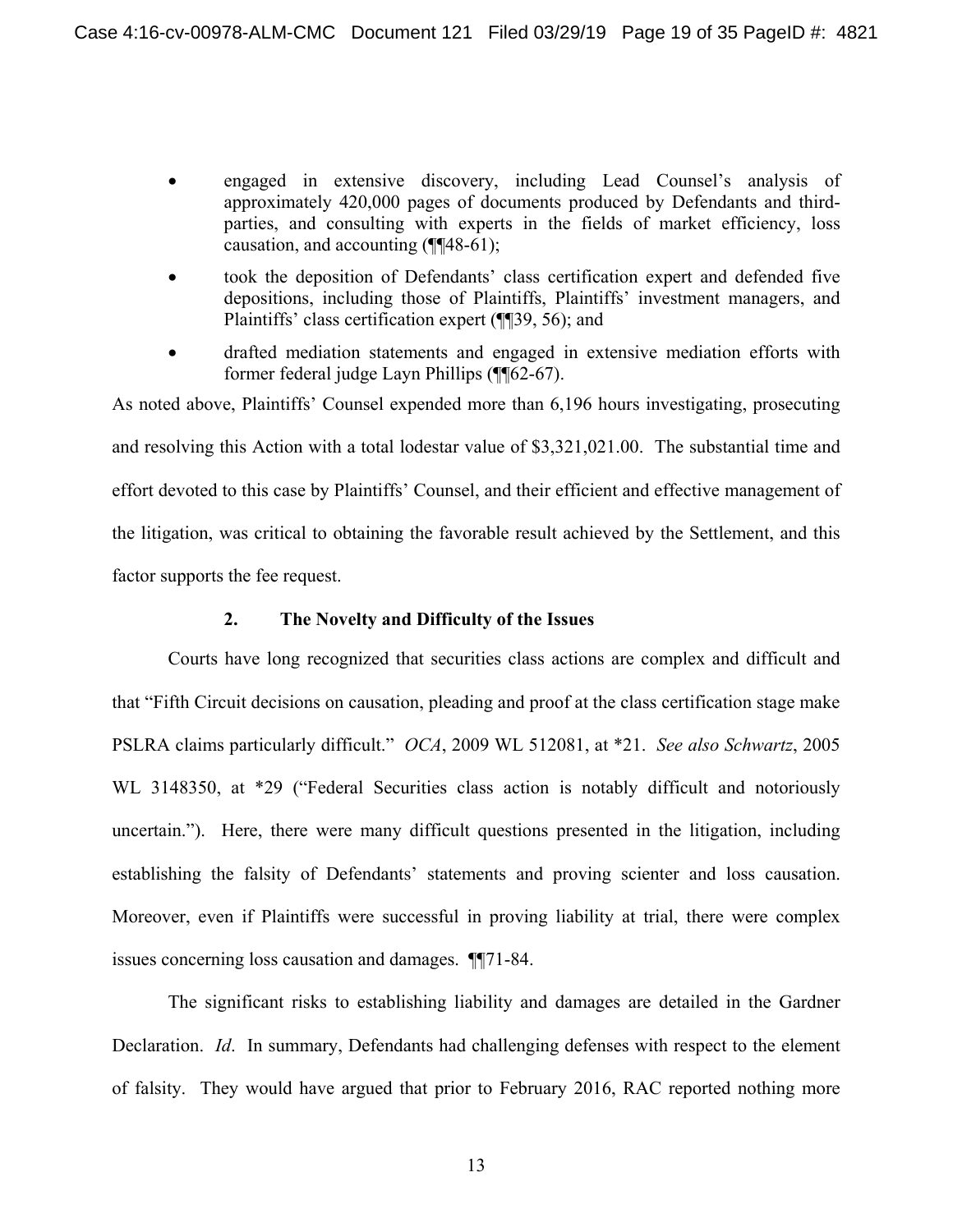than factual information regarding the number of stores in which SIMS was operating, along with cautionary language regarding the potential impact of SIMS. Thus, the market purportedly knew that the Company was beginning the rollout of SIMS and that it was operating in a small number of stores. Likewise, regarding the alleged misstatements made in 2016, including factbased statements about the number of stores in which SIMS was operating in and opinion-based statements about the SIMS rollout, Defendants would likely argue that they were truthful and satisfied the standard set forth in *Omnicare, Inc. v. Laborers Dist. Council Const. Indus. Pension Fund*, 135 S. Ct 1318, 1332-33 (2015). ¶¶72-73.

Defendants also had numerous strong defenses to scienter, including that: (i) none of the traditional hallmarks of scienter, such as insider trading, are present in this case given that neither of the Individual Defendants sold stock during the Class Period; (ii) the only motive that Plaintiffs have advanced – that RAC rushed the rollout of SIMS in order to avoid an accounting write down related to the development of SIMS – is inconsistent with GAAP; (iii) Plaintiffs cannot point to any evidence that anyone at RAC ever thought that they should force a rollout of SIMS to avoid writing off the cost of developing the system; and (iv) there is no evidence that either of the Individual Defendants ever had any information that contradicted anything they said at the time. ¶¶74-75. These defenses required diligent and rigorous advocacy on behalf of Lead Counsel.

Even if Plaintiffs defeated such arguments and established liability, they faced substantial hurdles in establishing loss causation and damages. As detailed in the Gardner Declaration, with respect to damages, Defendants would have contended that: (i) no damages were recoverable for the four alleged corrective disclosures at issue in this case because the alleged disclosures were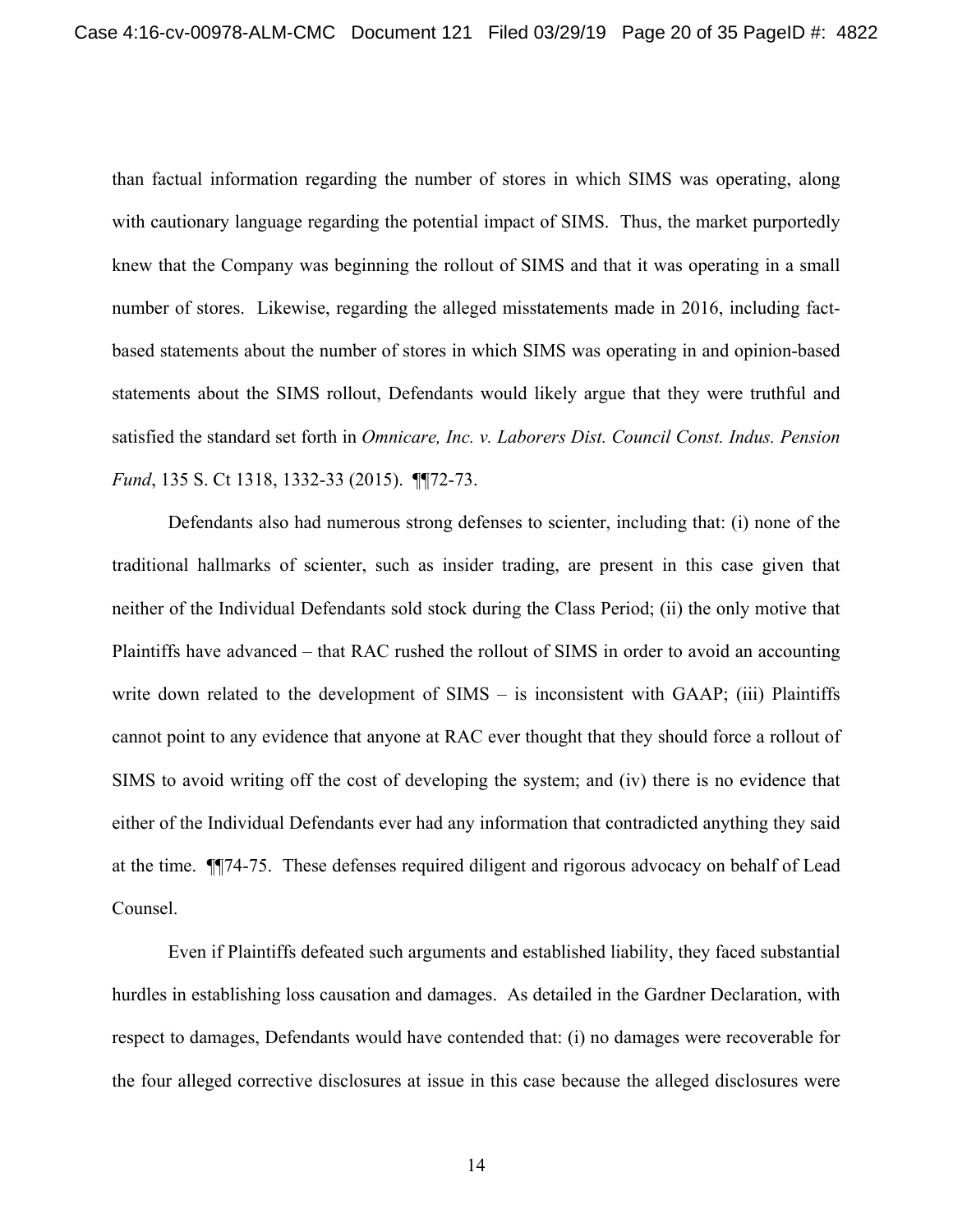not corrective of any alleged misstatement; (ii) the Company's alleged disclosures on the corrective disclosure days consisted of press releases and earnings announcements where a variety of information—including many pieces of information unrelated to the alleged fraud was disclosed to the market and impacted RAC's stock price; and (iii) "disaggregating" the impact of this "confounding," non-fraud related information from the impact of the information at issue cannot be done with a reasonable degree of scientific accuracy, and that even if it could, it would substantially reduce damages. *Id*. ¶¶77-84. These difficult issues required complex and sophisticated analysis by Lead Counsel.

Furthermore, even if Plaintiffs had prevailed in these challenges at summary judgment and trial, success would have been challenged in post-trial motions and on appeal. Accordingly, if not settled, the Settlement Class in this case faced the considerable risk of years of additional litigation with no guarantee of a greater recovery. Lead Counsel worked diligently to achieve a significant result for the Settlement Class in the face of these very real risks. Under these circumstances, the requested fee is fully appropriate.

## **3. The Skill Required to Perform the Legal Services Properly, and the Experience, Reputation and Ability of the Attorneys**

Under these two *Johnson* factors, the Court should consider the skill required to litigate the Action and "the experience, reputation and ability of the attorneys" involved. *Johnson*, 488 F.2d at 718-19. Considerable litigation skills were required in order for Lead Counsel to achieve the Settlement in this Action. As noted above, this is a complex case involving difficult factual and legal issues on the merits, and it was subjected to an extremely rigorous defense. Given the many contested issues, it took highly skilled counsel to represent the class and bring about the substantial recovery that has been obtained.

15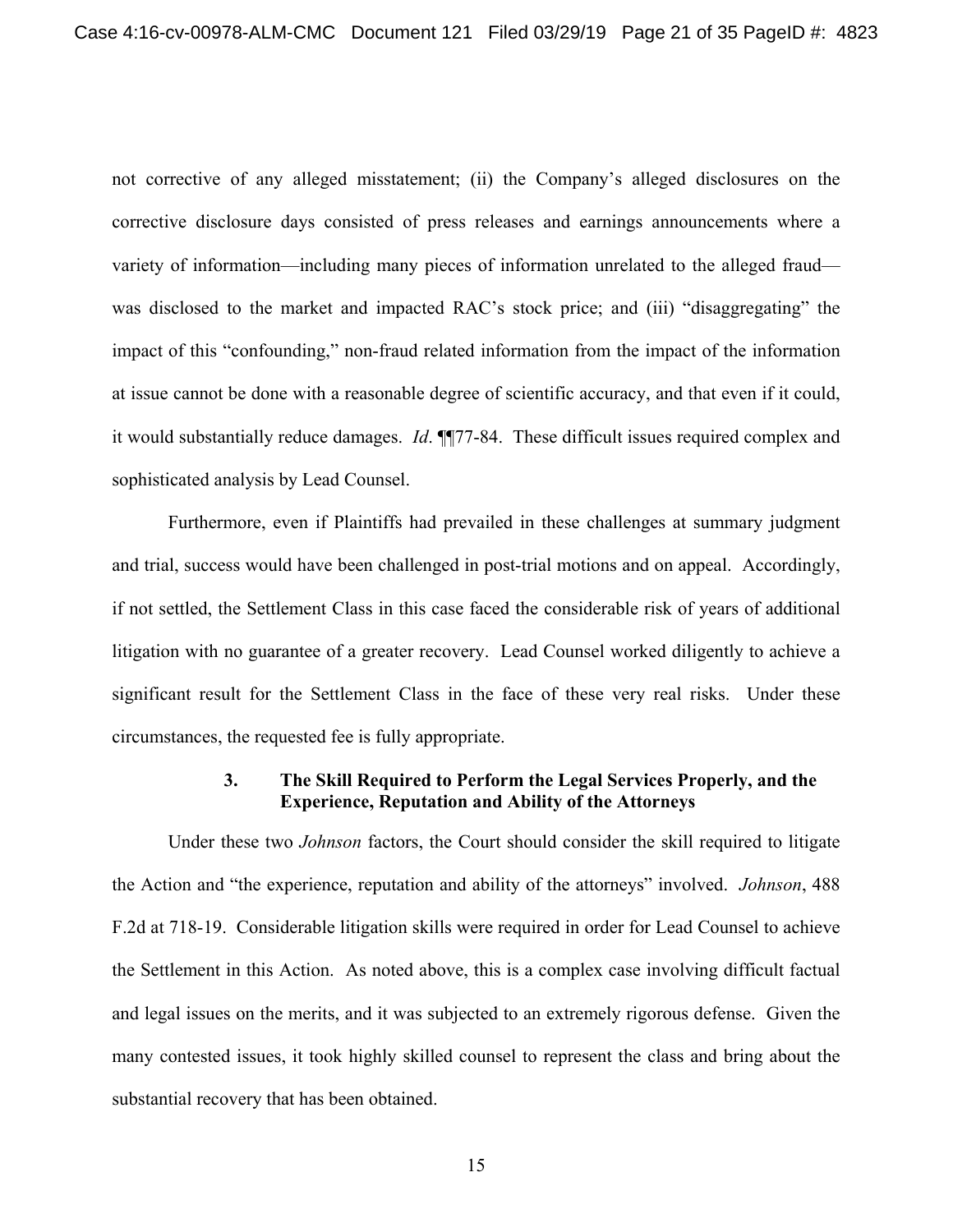Labaton Sucharow is among the most experienced and skilled securities litigation law firms in the country. Since the passage of the PSLRA, Labaton Sucharow has been approved by courts to serve as lead counsel in numerous securities class actions throughout the United States, and in some of the most significant federal securities class actions in history. *See* Ex. 4-C. Lead Counsel submits that the skill of the Firm's attorneys, the quality of its attorneys' efforts in the litigation, the Firm's substantial experience in securities class actions, and the Firm's commitment to the litigation were key elements in enabling Lead Counsel to negotiate this Settlement.

Courts have also recognized that the quality of the opposition faced by plaintiffs' counsel should also be taken into consideration in assessing the quality of counsel's performance. *See The Erica P. John Fund, Inc*., 2018 WL 1942227, at \*11 (finding that the "very high quality of defense counsel's work" was a "substantial factor" in assessing the performance of plaintiffs' counsel); *Schwartz*, 2005 WL 3148350, at \*30 ("The ability of plaintiffs' counsel to obtain such a favorable settlement for the Class in the face of such formidable legal opposition confirms the superior quality of their representation"). Here, Defendants were represented by Baker Botts L.L.P., a prestigious and experienced defense firm. Notwithstanding this formidable opposition, Lead Counsel achieved a favorable settlement.

#### **4. The Preclusion of Other Employment**

The considerable amount of time that Plaintiffs' Counsel spent prosecuting the Action was time that they could not spend pursuing other matters. Plaintiffs' Counsel dedicated this time and effort to the Action despite the very significant risks of no recovery and while deferring any payment of their fees and expenses until a settlement was reached. This factor also supports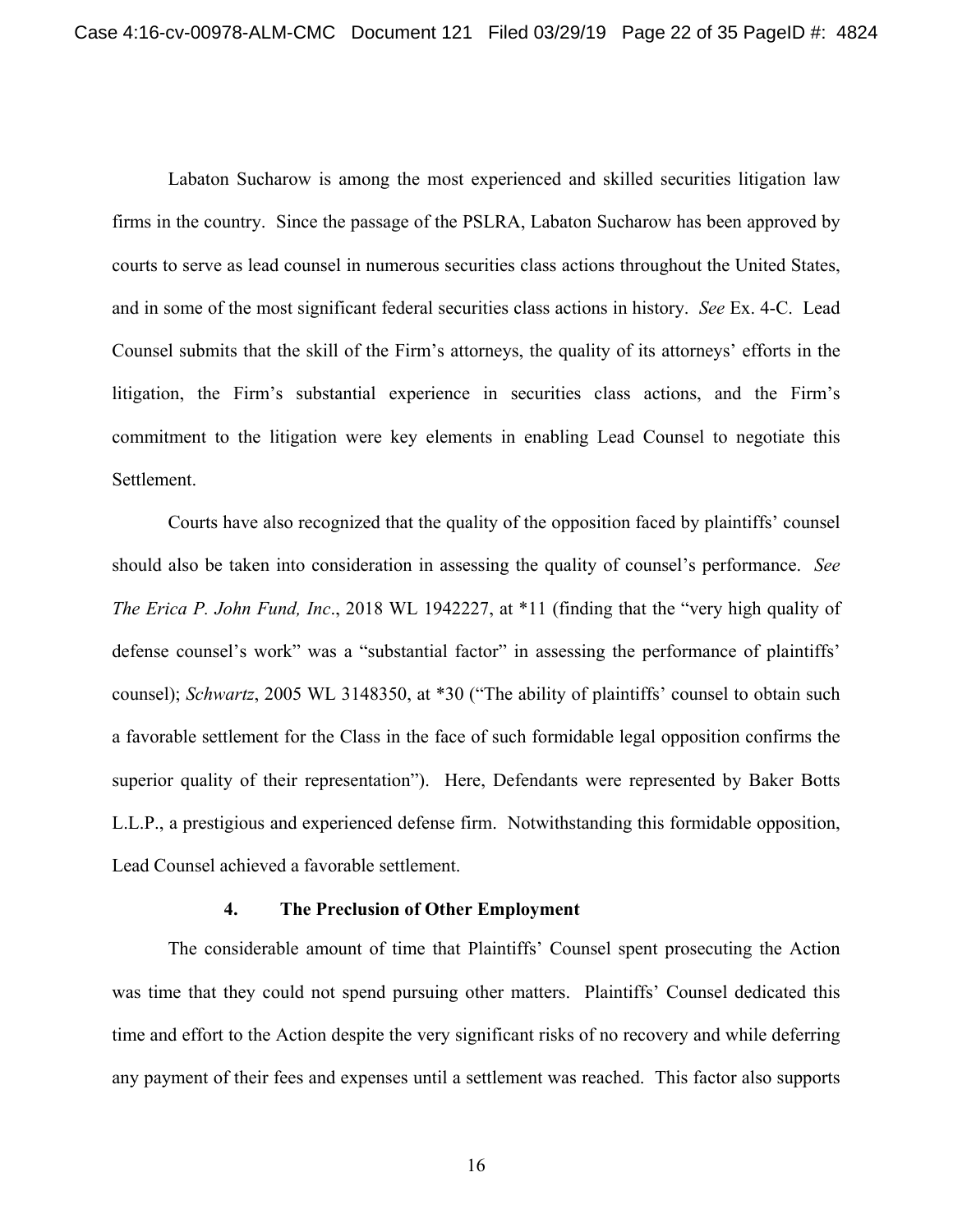the requested fee. *See, e.g.*, *The Erica P. John Fund, Inc*., 2018 WL 1942227, at \*11; *Burford v. Cargill, Inc*., No. 05-0283, 2012 WL 5471985, at \*3 (W.D. La. Nov. 8, 2012).

#### **5. The Customary Fee and Awards in Similar Cases**

As noted above, the fee requested by Lead Counsel is well within the range awarded in similar cases. *See* Section II above.

#### **6. The Contingent Nature of the Fee**

The fully contingent nature of the fee requested by Lead Counsel and the substantial risks posed by the litigation are also important factors supporting the requested fee. "Courts have consistently recognized that the risk of receiving little or no recovery is a major factor in considering an award of attorneys' fees." *Schwartz*, 2005 WL 3148350, at \*31.

As noted above and in the Gardner Declaration, Plaintiffs' Counsel faced significant challenges to establishing liability and damages in this Action. Defendants vigorously contested the elements of scienter, falsity, loss causation and damages and would have continued to do so through summary judgment, trial, and any appeals. In the face of these very real uncertainties regarding the outcome of the case, Plaintiffs' Counsel prosecuted this Action on a wholly contingent basis, knowing that the litigation could last for years and would require devotion of a substantial amount of attorney time and a significant advance of litigation expenses with no guarantee of compensation or reimbursement. Plaintiffs' Counsel's assumption of this contingency fee risk, and the extensive litigation of the Action in the face of these risks, strongly supports the reasonableness of the requested fee. *See Billitteri*, 2011 WL 3585983, at \*7 (the contingent nature of counsel's fee was "particularly relevant considering the difficulty presented by the facts and legal questions in this case and the very real risk of obtaining no recovery at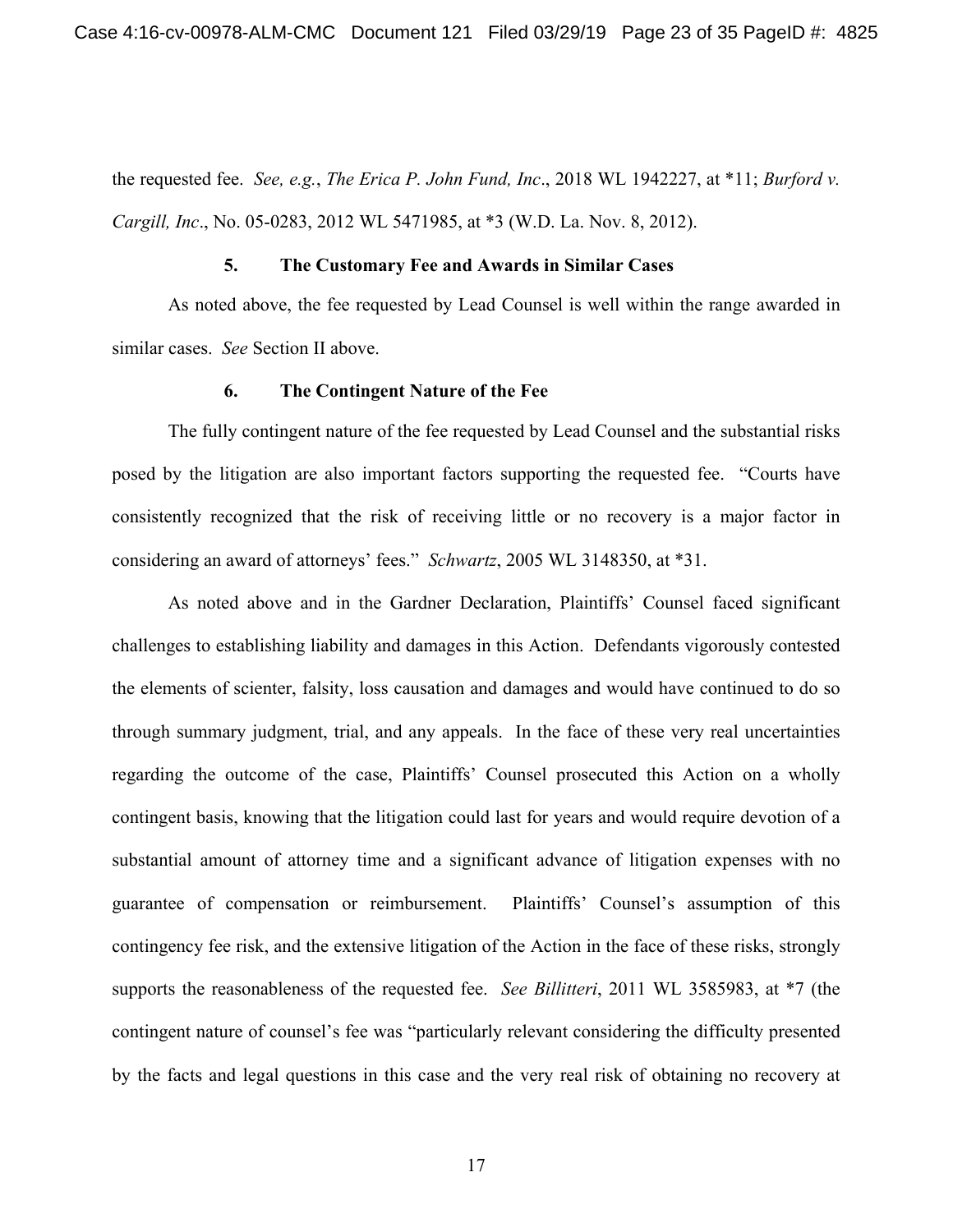all"); *OCA*, 2009 WL 512081, at \*22 ("the risk plaintiffs' counsel undertook in litigating this case on a contingency basis must be considered in its award of attorneys' fees, and thus an upward adjustment is warranted").

### **7. The Amount Involved and the Results Achieved**

Another *Johnson* factor is the "overall degree of success achieved." *Roussel v. Brinker Int'l, Inc.*, No. H-05-3733, 2010 WL 1881898, at \*3 (S.D. Tex. Jan. 13, 2010), *aff'd,* 441 F. App'x. 222 (5th Cir. 2011). Here, Lead Counsel has achieved a substantial recovery of \$11 million for the benefit of the Settlement Class, which represents a significant portion of likely recoverable damages. ¶84. Indeed, according to Lead Counsel's consulting damages expert, maximum aggregate damages in the Action are approximately \$148 million, once pre-class period gains are excluded. $8$  This figure also assumes that all of the corrective disclosures set forth in the Complaint are established at trial and that the abnormal stock price drops on each alleged corrective disclosure would not need to be disaggregated. The \$11 million Settlement, therefore, represents a recovery of approximately 7.4% of estimated damages—a favorable recovery, particularly in light of the attendant litigation risks. Given that Defendants would have likely pointed to confounding news that was released on the corrective disclosure dates, Lead Counsel's consulting damages expert also performed a disaggregation analysis to remove the effects of potentially confounding information, reducing estimated damages to approximately \$95 million. Under this scenario, the Settlement would recover approximately 11.6% of potential damages. If one or more of the alleged corrective disclosures were dismissed on

 <sup>8</sup>  $8$  Including pre-class period gains would add another approximately \$72 million in damages.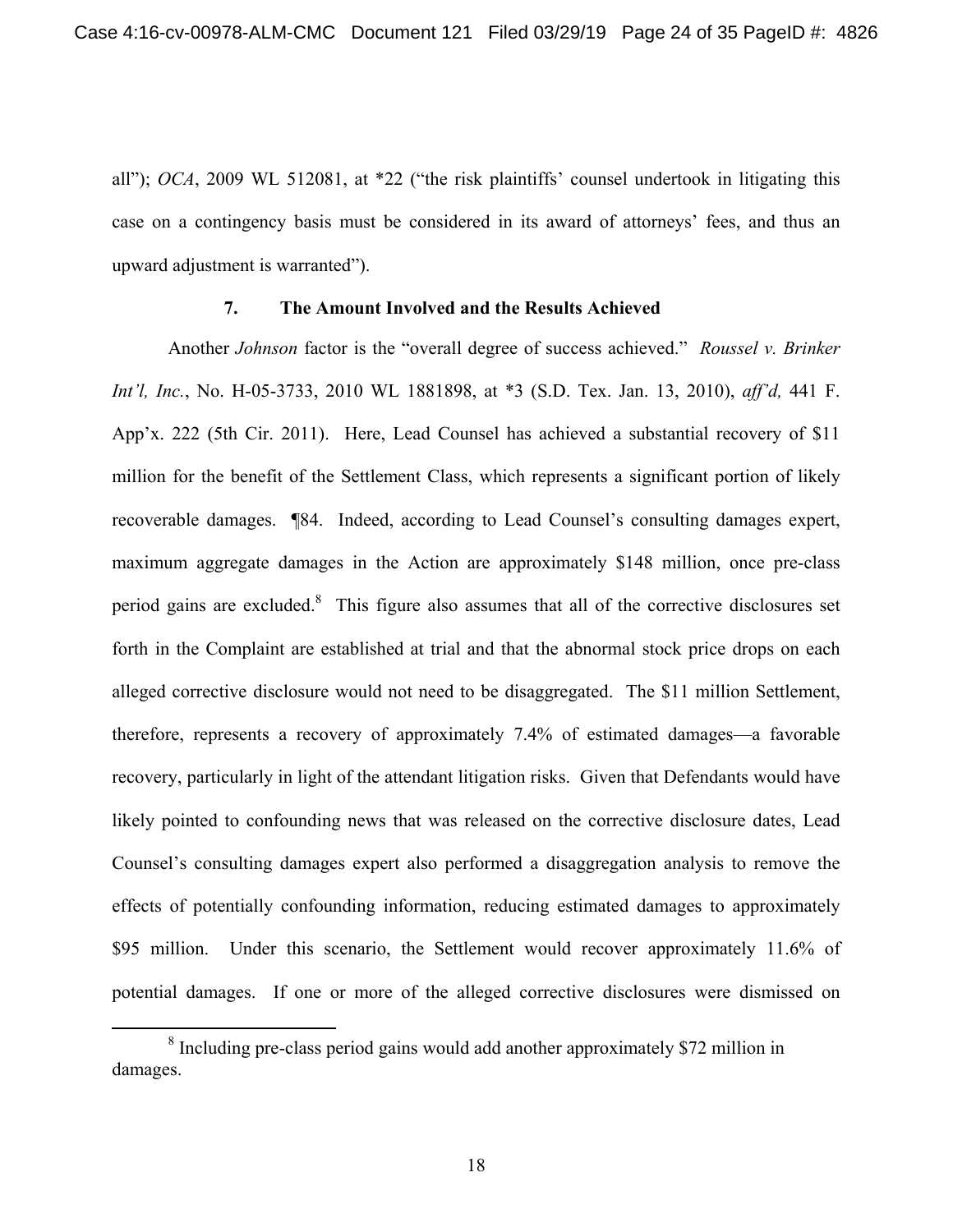summary judgment, the class's damages would be further reduced. ¶84; *see also* Lead Plaintiff's Motion for Approval of Class Action Settlement and Plan of Allocation and Supporting Memorandum of Law, at §I.C.5. The result achieved, in light of the substantial risks, is significant and supports the requested fee.

### **8. The Undesirability of the Case**

While Lead Counsel did not consider this case to be "undesirable," there was no government investigation by the Department of Justice or the SEC, no Restatement by the Company, and no admission by Defendants, and therefore, there was no roadmap for Plaintiffs to follow. Moreover, there were substantial risks in financing and prosecuting this case, and Lead Counsel knew that they would have to spend substantial time and money without any assurance of being compensated for their efforts. Thus, the "undesirability" of the case also weighs in favor of the requested fee. *See, e.g.*, *Schwartz,* 2005 WL 3148350, at \*27 ("Class Action cases that carry with them elevated risks, such as the present litigation and that also require lengthy investigation through informal discovery, not to mention a possibility of no recovery, certainly speaks to the undesirability of a case."); *Billitteri*, 2011 WL 3585983, at \*8 (where a case "raised particularly difficult issues," including the risk of "no recovery whatsoever," this factor supported an increase in the fee); *Braud v. Transp. Serv. Co. of Ill.*, No. 05-1898, 2010 WL 3283398, at \*13 (E.D. La. Aug. 17, 2010) (given the "risk of non-recovery" and the burdens of "undertaking expensive litigation against . . . well-financed corporate defendants on a contingent fee," the Court found that "undesirability in this case warrants an increase in the fee award").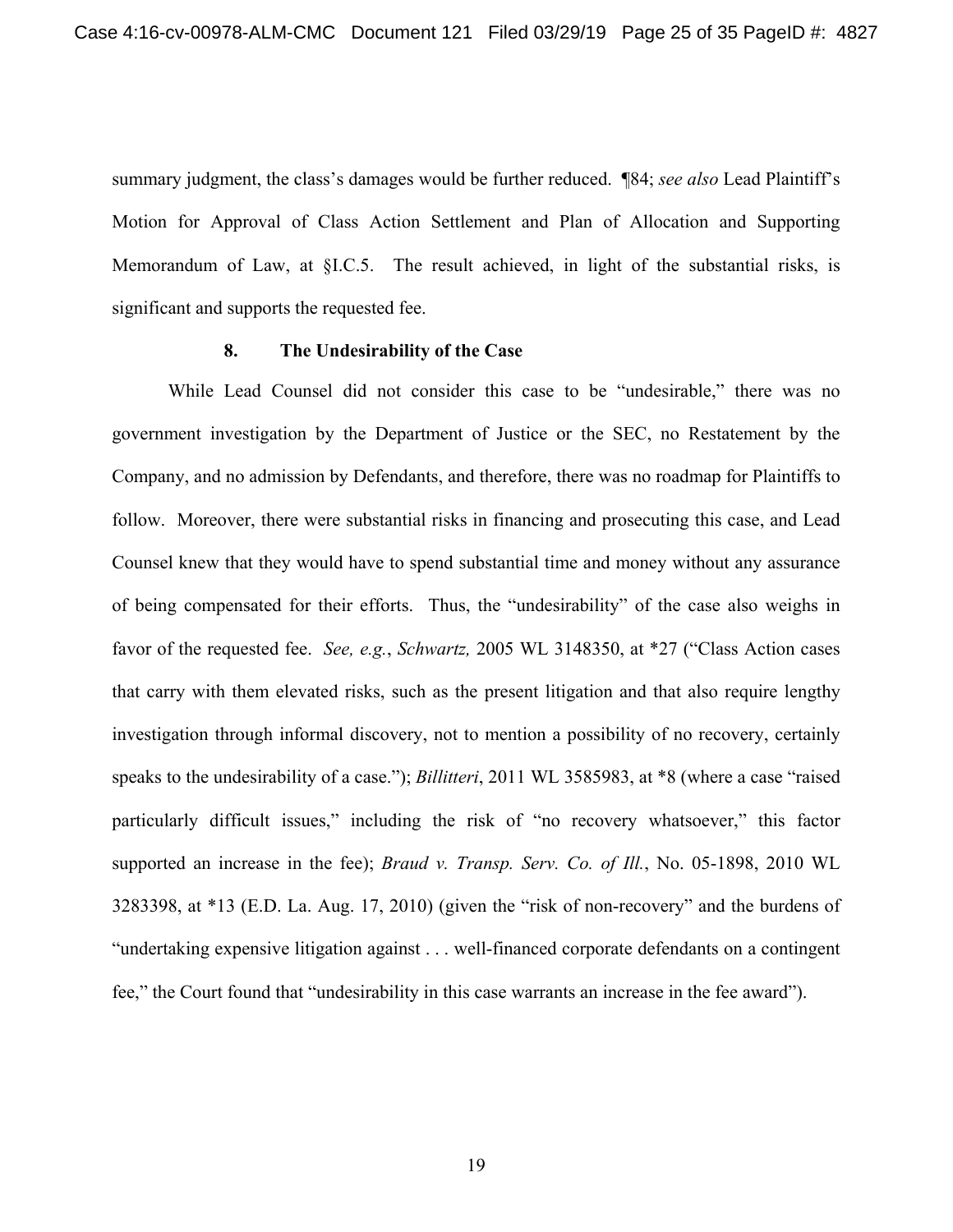### **B. Other Factors Considered by Courts Further Support the Requested Fee as Fair and Reasonable**

In addition to the *Johnson* factors, Courts may consider certain other factors in determining the appropriate fee in a class action. *See Camden I Condo. Ass'n v. Dunkle*, 946 F.2d 768, 775 (11th Cir. 1991).

### **1. Public Policy Considerations Support the Requested Fee**

A strong public policy concern exists for rewarding firms for bringing successful class action securities litigation. The Supreme Court has emphasized that private securities actions such as this provide "'a most effective weapon in the enforcement' of the securities laws and are 'a necessary supplement to [SEC] action.'" *Bateman*, 472 U.S. at 310 (citation omitted); *see also Tellabs*, 551 U.S. at 313.Accordingly, public policy favors granting Lead Counsel's requested fee and expense application here. *See Jenkins*, 300 F.R.D. at 309 ("Public policy concerns—in particular, ensuring the continued availability of experienced and capable counsel to represent classes of injured plaintiffs holding small individual claims—support the requested fee.").

## **2. Lead Plaintiff Has Approved the Requested Fee**

Lead Plaintiff Oklahoma Firefighters is a sophisticated institutional investor that assisted Lead Counsel with the litigation of the Action and has a sound basis for assessing the reasonableness of the fee request. *See* Ex. 1 ¶¶2-6. Lead Plaintiff fully supports and approves the fee request. *See id*.

The PSLRA was intended to encourage institutional investors like Lead Plaintiff to assume control of securities class actions in order to "increase the likelihood that parties with significant holdings in issuers, whose interests are more strongly aligned with the class of shareholders, will participate in the litigation and exercise control over the selection and actions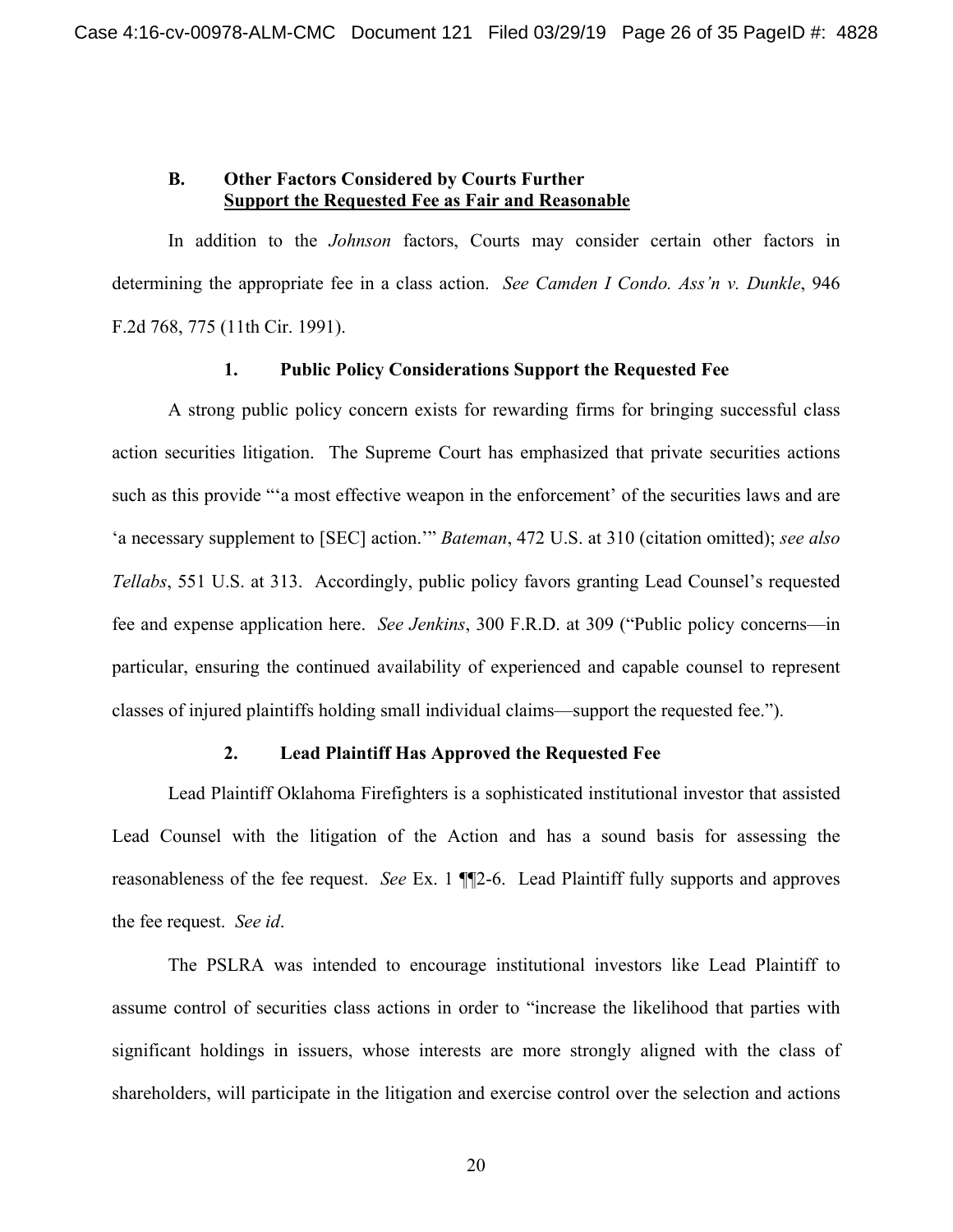of plaintiff's counsel." H.R. Conf. Rep. No. 104-369 (1995), *reprinted in* 1995 U.S.C.C.A.N. 730, 731 (1995). Congress believed that these institutions would be in the best position to monitor the prosecution and to assess the reasonableness of counsel's fee requests. Accordingly, Lead Plaintiff's endorsement of the fee request in this PSLRA action supports its approval. *See, e.g., In re Veeco Instruments Inc. Sec. Litig.*, No. 05 MDL 01695(CM), 2007 WL 4115808, at \*8 (S.D.N.Y. Nov. 7, 2007) ("public policy considerations support the award in this case because the Lead Plaintiff . . . – a large public pension fund – conscientiously supervised the work of lead counsel and has approved the fee request"); *In re Lucent Techs., Inc. Sec. Litig.*, 327 F. Supp. 2d 426, 442 (D.N.J. 2004) ("[s]ignificantly, the Lead Plaintiffs, both of whom are institutional investors with great financial stakes in the outcome of the litigation, have reviewed and approved Lead Counsel's fees and expenses request").

### **3. The Reaction of the Settlement Class to Date Supports the Requested Fee**

The reaction of the Settlement Class to date also supports the requested fee. As of March 26, 2019, the Claims Administrator has disseminated the Notice to 31,071 potential Settlement Class Members and nominees informing them of, among other things, Lead Counsel's intention to apply to the Court for an award of attorneys' fees not to exceed 25% of the Settlement Fund and payment of up to \$440,000 in expenses. *See* Ex. 3-A at ¶¶4, 38. To date, no objections have been received. ¶130. Lead Counsel will address any future objections in their reply papers to be filed with the Court on April 26, 2019.

## **IV. THE REQUESTED EXPENSES ARE REASONABLE AND WERE NECESSARY TO ACHIEVE THE BENEFIT OBTAINED**

Lead Counsel's fee application includes a request for payment of Plaintiffs' Counsel's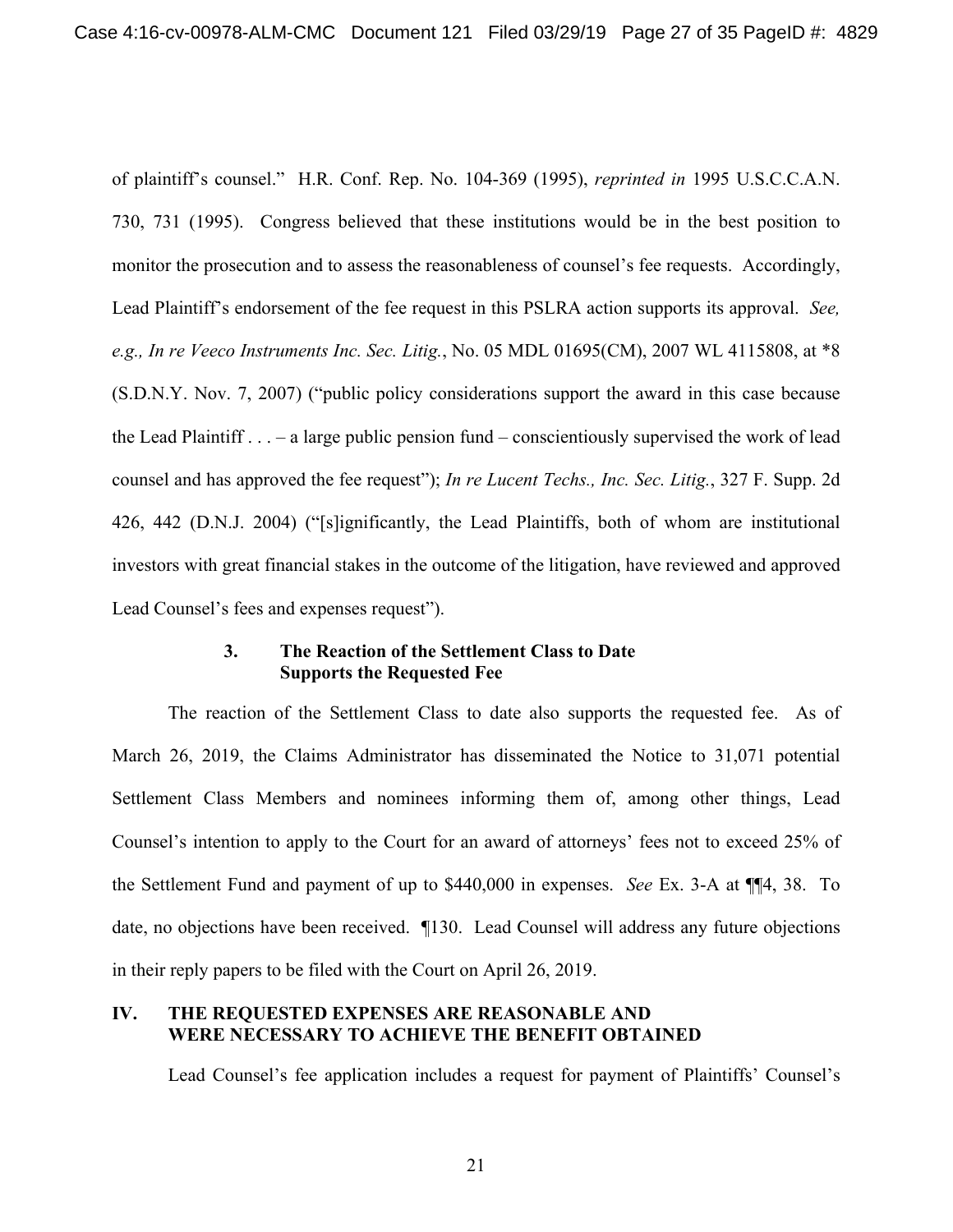litigation expenses that were reasonably incurred and necessary to the prosecution of this Action. These expenses are properly recovered by counsel. *See The Erica P. John Fund, Inc*., 2018 WL 1942227, at \*13 ("Expenses and administrative costs expended by class counsel are recoverable from a common fund in a class action settlement.") (quoting *Billitteri*, 2011 WL 3585983, at \*10). As set forth in the Gardner Declaration, Plaintiffs' Counsel incurred \$362,572.91 in litigation expenses on behalf of the class in the prosecution of the Action. ¶¶16-125, Exs. 4-5.

The largest component of expenses related to experts. Specifically, \$221,109.39, or approximately 61% of total expenses, was expended on experts and consultants. ¶119, Ex. 4-B. Lead Counsel retained experts in the fields of damages, loss causation, and accounting to assist in the prosecution and resolution of the Action. These experts were valuable for the analysis and development of the claims and in connection with mediation. As detailed in the Gardner Declaration, Lead Counsel's loss causation and damages expert prepared two expert reports in connection with the class certification motion, assisted Lead Counsel during the mediation and settlement negotiations with Defendants, and assisted Lead Counsel with the development of the proposed Plan of Allocation. Lead Counsel also consulted with an accounting expert when preparing the Complaint and in the course of discovery. Lead Counsel utilized these experts in order to efficiently frame the issues in the Action, gather relevant evidence, make a realistic assessment of provable damages, and structure a resolution of the Action.

Lead Counsel was also required to work late hours and travel in connection with court appearances, witness meetings, and depositions. Work-related transportation, lodging, and meal costs totaled approximately \$22,046.39, or approximately 6% of aggregate expenses. *Id*. ¶121, Ex. 4-B. Any first class airfare has been reduced to economy rates.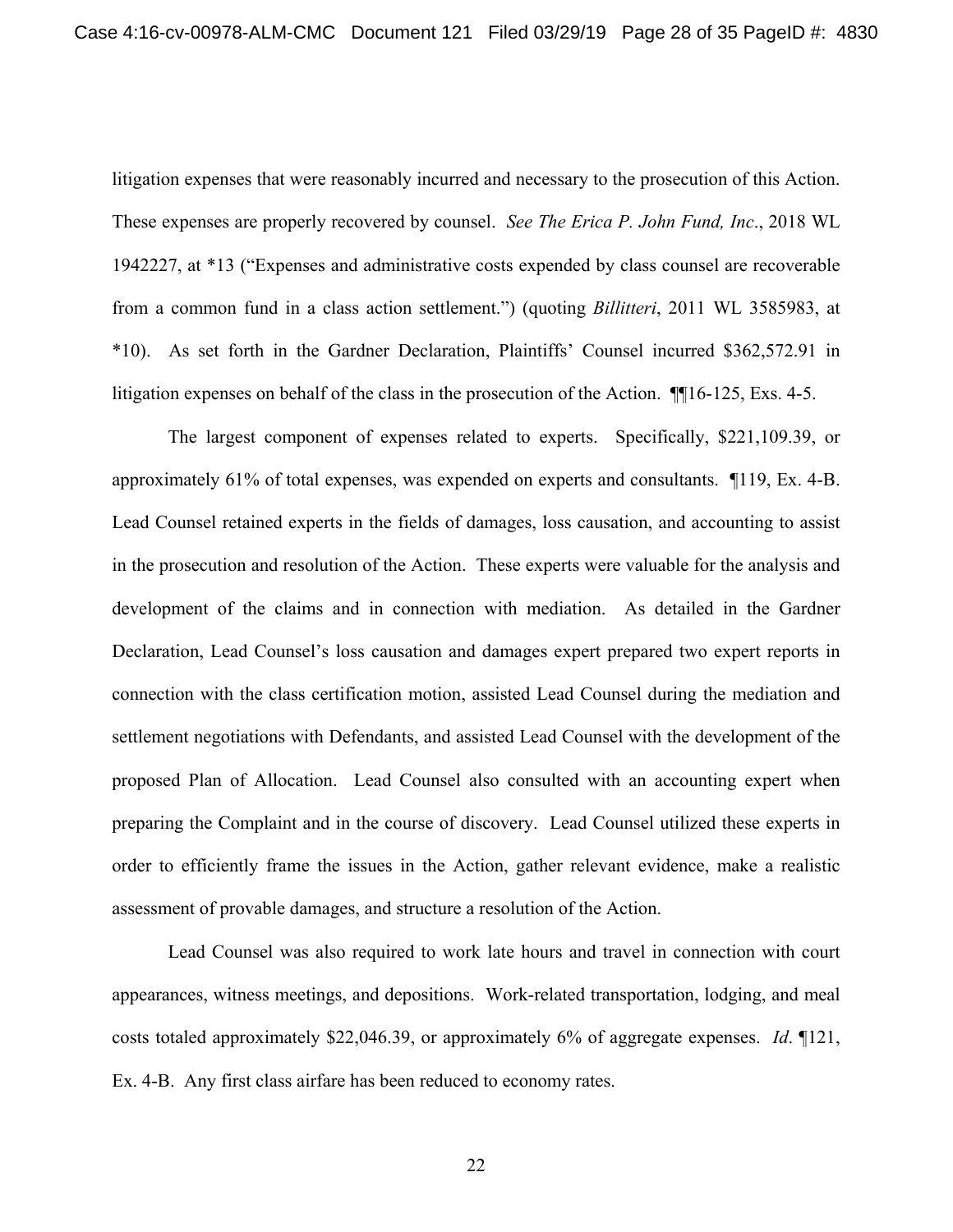Plaintiffs' Counsel also incurred expenses in connection with the mediation, totaling \$29,392.50 (or approximately 8% of total expenses). ¶122; Ex. 4-B.

Another large component of the litigation expenses was for litigation support services, which were needed to host the electronic documents produced in the Action and to produce Plaintiffs' records to Defendants. These charges amounted to \$38,779.29, or approximately 11% of total expenses. ¶120, Ex. 4-B. The expenses here also include the costs of electronic factual and legal research (\$16,614.78 or approximately 5% of total expenses). *Id*. ¶123. These are the costs of computerized factual and legal research services such as LEXIS/Nexis and Westlaw. It is standard practice for attorneys to use LEXIS/Nexis and Westlaw to assist them in researching legal and factual issues.

The other expenses for which Lead Counsel seeks payment are the types of expenses that are necessarily incurred in litigation and routinely charged to clients who are billed by the hour. These expenses include, among others, duplicating costs, transcription costs, long distance telephone and conference call charges, and filing fees.

The Notice informed potential Settlement Class Members that Lead Counsel would apply for payment of litigation expenses in an amount not to exceed \$440,000. The amount of litigation expenses requested, \$362,572.91, is well below the amount listed in the Notice and, to date, there has been no objection to the request for expenses.

## **V. PLAINTIFFS REQUEST REASONABLE COSTS AND EXPENSES PURSUANT TO THE PSLRA**

Lastly, in connection with their request for payment of litigation expenses, Lead Counsel also seeks reimbursement of \$5,090.00 for the costs and expenses of Plaintiffs in connection with their efforts to oversee and assist Lead Counsel with the litigation of the Action. Specifically,

23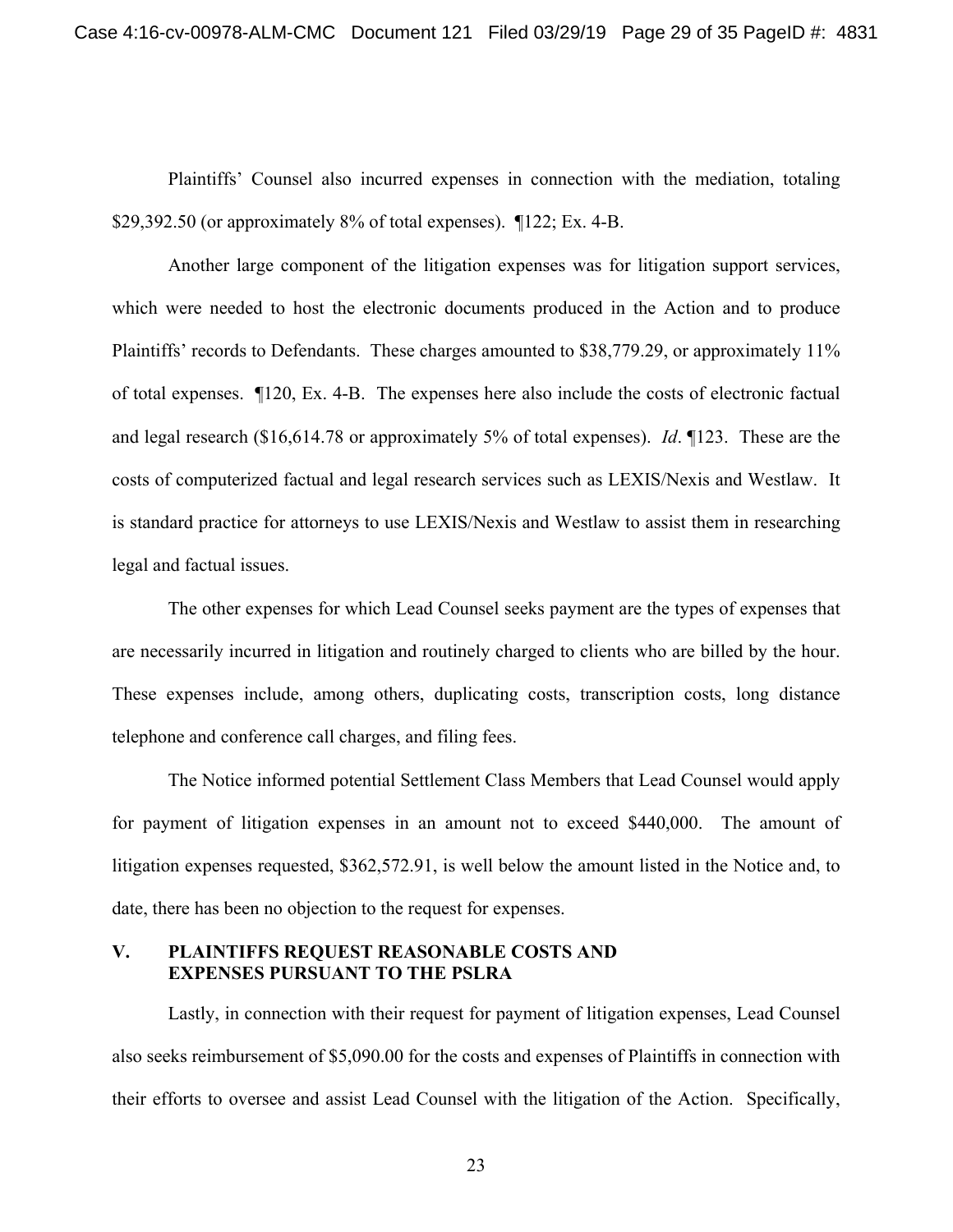Oklahoma Firefighters seeks reimbursement in the amount of \$2,000.00 for the time it dedicated to the litigation efforts. *See* Ex. 1 ¶¶4-7. Hollywood ERF seeks reimbursement in the amount of \$5,090.00 for the time it dedicated to the litigation, as well as reimbursement for the fees it paid to its outside general counsel in connection with participating in the Action and ensuring that its efforts were consistent with Hollywood ERF's fiduciary and other obligations. *See* Ex. 8 ¶¶6-7.

The PSLRA specifically provides that an "award of reasonable costs and expenses (including lost wages) directly relating to the representation of the class" may be made. 15 U.S.C. §78u-4(a)(4). Although Hollywood ERF was not appointed a lead plaintiff, its efforts at all times were on behalf of the proposed class and it worked diligently to further the class's interests in the Action. *See Miller v. Global Geophysical Servs., Inc*., Civil Action No. 14-cv-0708, slip op. at 2 (S.D. Tex. Jan. 14, 2016) (approving request that included \$15,000 for lead plaintiff and named plaintiffs) (Ex. 9); *Dusek v. Mattel, Inc*., Master File No. CV-99-10864-MRP (CWx), 2003 WL 27380800, at \*8 (C.D. Cal. Sept. 29, 2003) (awarding lead plaintiffs' time and expenses, pursuant to the PSLRA, as well as awarding named plaintiffs reimbursement for their time and expenses as a result of defendants' depositions and discovery taken of them).

Plaintiffs Oklahoma Firefighters and Hollywood ERF each took active roles in the litigation and have been fully committed to pursuing the class's claims since they became involved in the litigation. For instance, Plaintiffs engaged in time-consuming discovery efforts to produce documents responsive to Defendants' discovery requests. In addition, they prepared for and testified at depositions in connection with the class certification motion. Lead Plaintiff also attended the August 2018 mediation in New York. *See* Ex. 1 ¶4; Ex. 8 ¶4. These efforts required Plaintiffs to dedicate time and resources to the Action that they would have otherwise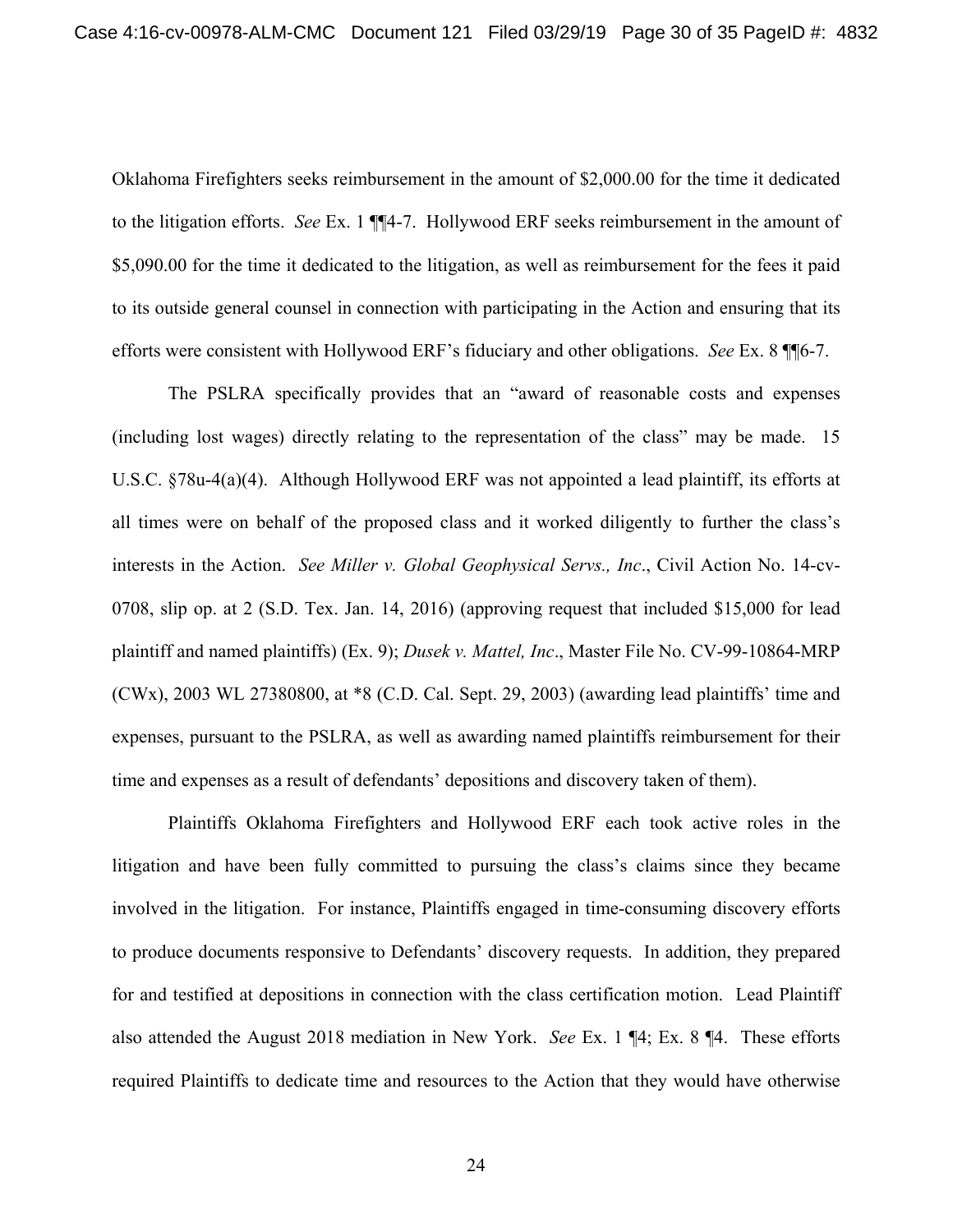devoted to their regular duties. The requested reimbursement amounts are based on the hours that Plaintiffs' committed to these activities. *Id*.

Numerous courts have approved reasonable awards to compensate plaintiffs for the time and effort they spent on behalf of a class. *See, e.g.*, *In re Conn's, Inc. Sec. Litig*., No. 4:14-cv-00548-KPE, slip op. at 3 (S.D. Tex. Oct. 11, 2018) (awarding class representatives \$4,916.60, \$2,880.00, and \$22,127.46 for reimbursement of reasonable costs and expenses); *In re KBR, Inc. Sec. Litig.,* Case No. 4:14-cv-01287, slip op. at 2 (awarding two lead plaintiffs an aggregate amount of \$13,108.64 for costs and expenses); *In re Tetra Techs., Inc. Sec. Litig.*, No. 4:08-CV-00965, slip op. (S.D. Tex. Sept. 29, 2010) (awarding lead plaintiff \$3,640.20 for costs and expenses) (Ex. 9); *Simons v. Dynacq Healthcare, Inc.*, No. H-03-5825, slip op. (S.D. Tex. Jan. 10, 2007) (awarding two lead plaintiffs an aggregate amount of \$7,077 for costs and expenses) (Ex. 9).

Accordingly, it is respectfully submitted that the amounts sought by Plaintiffs are reasonable and should be granted.

#### **CONCLUSION**

For the foregoing reasons, Lead Counsel respectfully requests that the Court award (i) attorneys' fees in the amount of 25% of the Settlement Fund, *i.e.*, \$2,750,000, plus interest incurred at the same rate as the Settlement Fund; and (ii) payment of litigation expenses totaling \$362,572.91, plus interest incurred at the same rate as the Settlement Fund; and (iii) reimbursement of \$2,000.00 to Lead Plaintiff and \$3,090.00 to Hollywood ERF.<sup>9</sup>

 $\frac{1}{9}$  $9$  A proposed order will be submitted with Lead Counsel's reply papers, after the deadline for objecting has passed.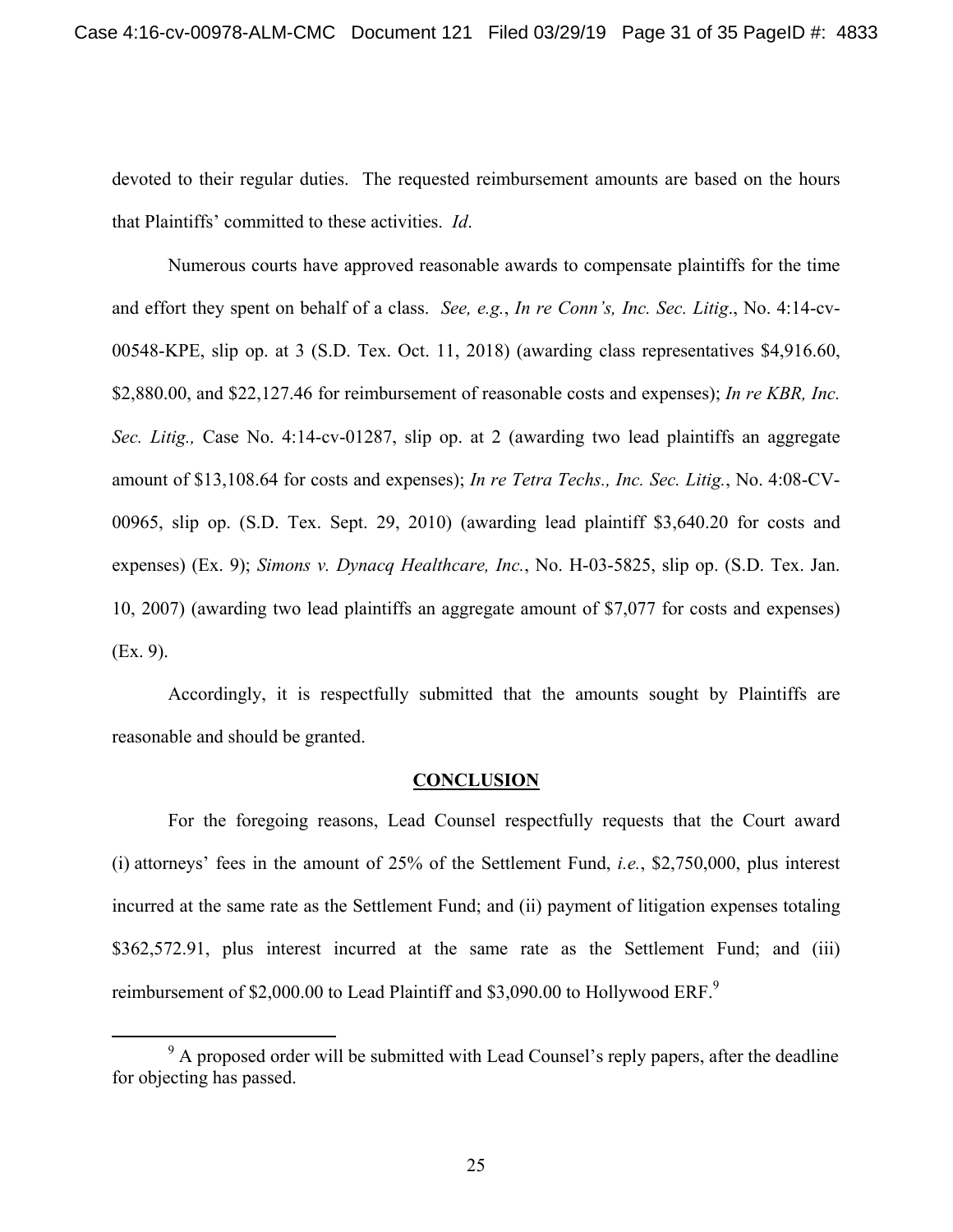Dated: March 29, 2019 Respectfully submitted,

By: */s/ Jonathan Gardner* 

Jonathan Gardner (*pro hac vice*) Marisa N. DeMato (*pro hac vice*) Christine M. Fox (*pro hac vice*) **LABATON SUCHAROW LLP**  140 Broadway New York, New York 10005 Telephone: (212) 907-0700 Facsimile: (212) 818-0477 jgardner@labaton.com mdemato@labaton.com cfox@labaton.com

*Lead Counsel for Oklahoma Firefighters Pension and Retirement System, City of Hollywood Employees' Retirement Fund, and the Proposed Class* 

### **HICKS DAVIS WYNN, PC**

Pamela C. Hicks State Bar No. 24007002 Scott R. Davis State Bar No. 24059660 3700 Buffalo Speedway, Ste. 520 Houston, Texas 77098 Telephone: 713-589-2240 phicks@hdwlegal.com sdavis@hdwlegal.com

*Liaison Counsel for Oklahoma Firefighters Pension and Retirement System, City of Hollywood Employees' Retirement Fund, and the Proposed Class*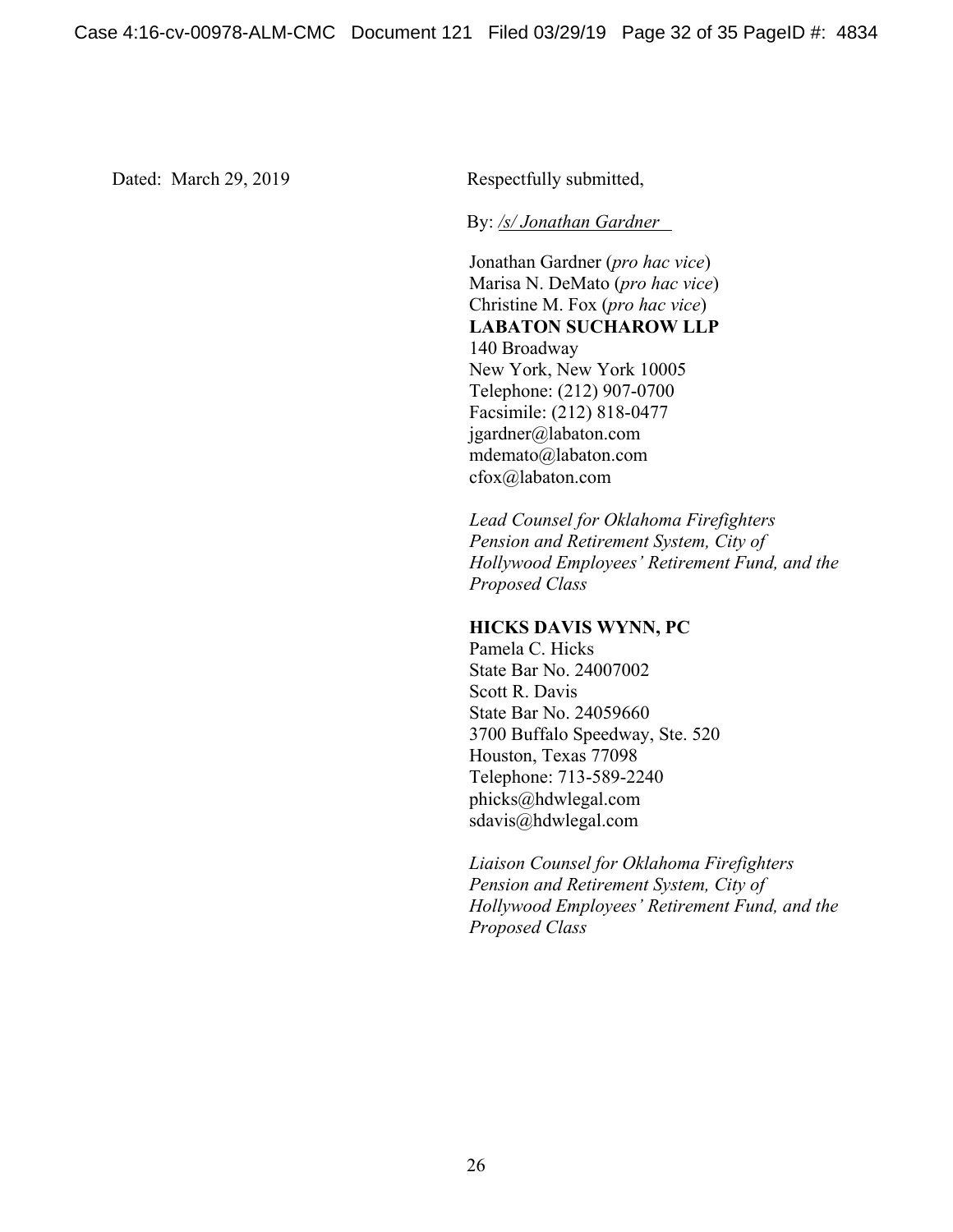# **CERTIFICATE OF SERVICE**

I certify that on this 29th day of March 2019, I caused the foregoing to be electronically filed with Clerk of the Court using the CM/ECF system, which will send notification of such filing to the email addresses denoted on the Electronic Mail Notice List.

> By: */s/ Jonathan Gardner* JONATHAN GARDNER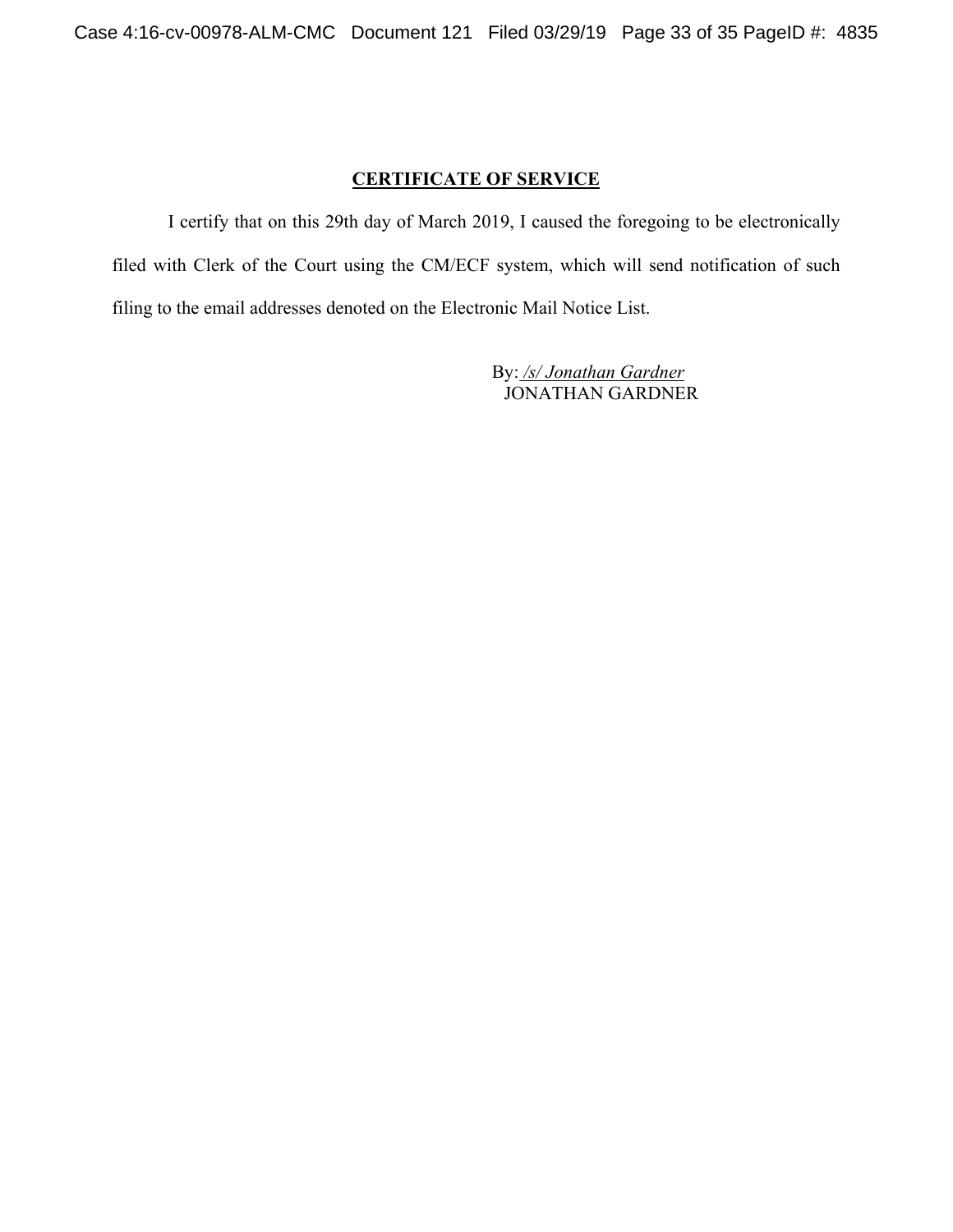## **Mailing Information for a Case 4:16-cv-00978-ALM-KPJ**  *Hall v. Rent-A-Center, Inc. et al.*  **Electronic Mail Notice List**

The following are those who are currently on the list to receive e-mail notices for this case.

- **Christine M Fox**  cfox@labaton.com,acarpio@labaton.com
- **Barry C Barnett**  bbarnett@susmangodfrey.com,kpotts@susmangodfrey.com,ecf-0949b38b345a@ecf.pacerpro.com,ecf-e82efbe3cf6a@ecf.pacerpro.com
- **Eric J Belfi**  ebelfi@labaton.com,drogers@labaton.com,lmehringer@labaton.com,jalayo@labaton.co m,electroniccasefiling@labaton.com
- **Willie Charles Briscoe**  wbriscoe@thebriscoelawfirm.com,bthompson@thebriscoelawfirm.com
- **Guillaume Orson Buell**  gbuell@tenlaw.com
- **Marisa N DeMato**  mdemato@labaton.com,fmalonzo@labaton.com
- **Jonathan Gardner**  jgardner@labaton.com,lmehringer@labaton.com
- **Benjamin Allen Geslison**  ben.geslison@bakerbotts.com
- **Lionel Z Glancy**  lglancy@glancylaw.com,info@glancylaw.com,rprongay@glancylaw.com
- **R. Dean Gresham**  dean@stecklerlaw.com,tonja@stecklerlaw.com
- **Ross Kamhi**  rkamhi@labaton.com,fmalonzo@labaton.com
- **Christopher Joseph Keller**  ckeller@labaton.com,drogers@labaton.com,lmehringer@labaton.com,jalayo@labaton.co m,electroniccasefiling@labaton.com
- **Elton Joe Kendall**  jkendall@kendalllawgroup.com,administrator@kendalllawgroup.com
- **Francis Paul McConville**  fmcconville@labaton.com,kgutierrez@labaton.com,drogers@labaton.com,9849246420 @filings.docketbird.com,jalayo@labaton.com,electroniccasefiling@labaton.com
- **Christopher L Mooney**  cmooney@labaton.com,kgutierrez@labaton.com,4320686420@filings.docketbird.com,f malonzo@labaton.com,electroniccasefiling@labaton.com
- **Jessica B Pulliam**  jessica.pulliam@bakerbotts.com,jessica-pulliam-3502@ecf.pacerpro.com,jeanne.delphenis@bakerbotts.com